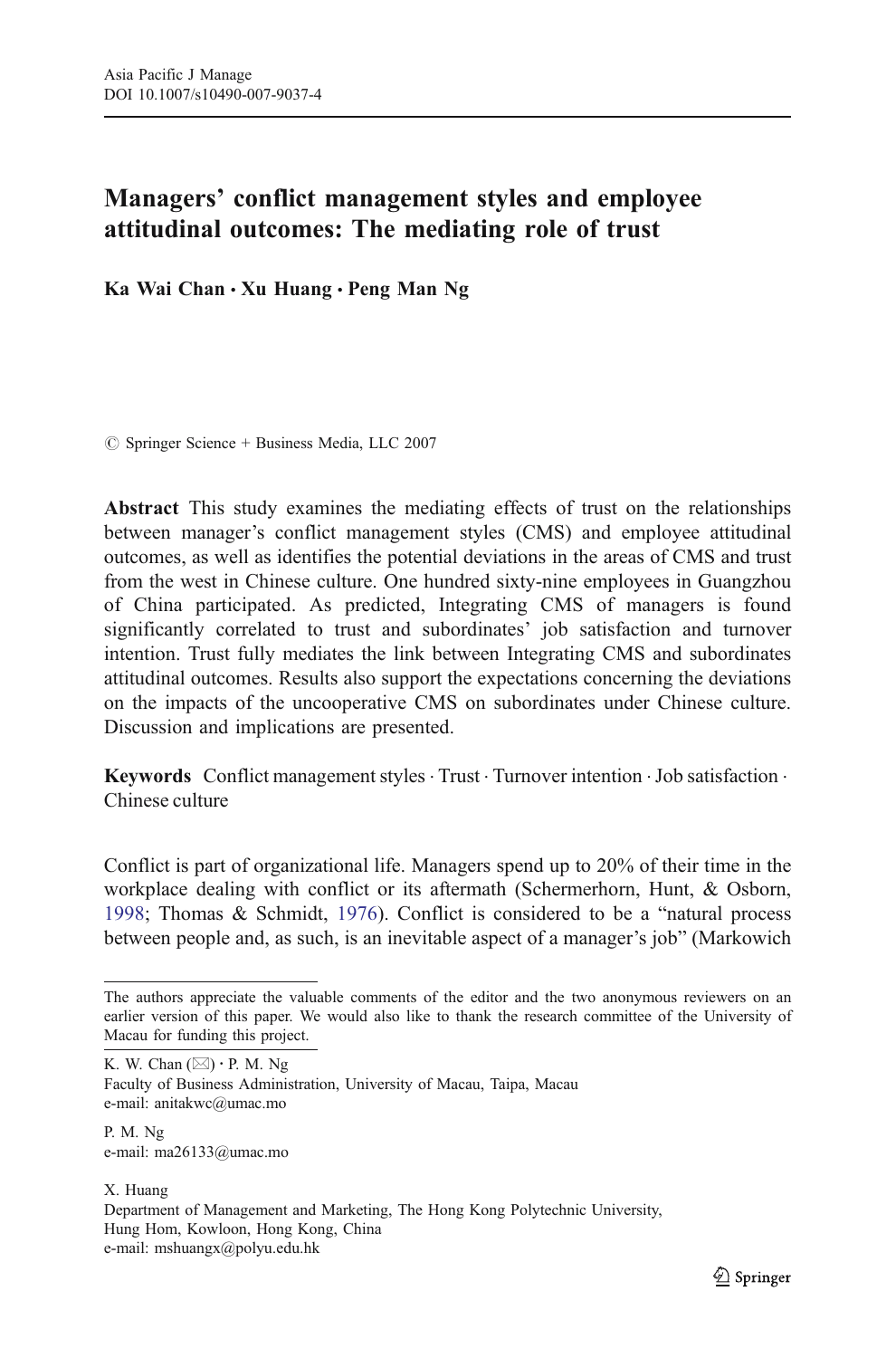& Farber, [1987](#page-17-0): 140). Researchers claim that conflict between managers and workers is particularly important, because, if managed poorly, it can undermine an organization's labor relations and productivity (Tjosvold & Chia, [1988](#page-18-0)). In fact, conflict management styles (CMS) have been the focus of considerable research for decades. Studies have found that cooperative styles of conflict handling, in which more concern is shown for others, generally yield beneficial outcomes in the workplace, whereas uncooperative styles generally produce negative outcomes (e.g., Meyer, [2004](#page-17-0); Ohbuchi & Kitanaka, [1991;](#page-17-0) Rahim & Buntzman, [1989](#page-17-0); Weider-Hatfield & Hatfield, [1996\)](#page-18-0). Other studies show that CMS of managers is related to various outcomes of subordinates, such as job satisfaction, supervision satisfaction, supervisor–subordinate relationships, long-term cooperation, and attitudinal and behavioral compliance (Alexander, [1995](#page-15-0); Blake & Mouton, [1964](#page-15-0); Follett, [1940;](#page-16-0) Rahim, [1986;](#page-17-0) Thomas & Kilmann, [1974;](#page-18-0) Weider-Hatfield & Hatfield, [1996](#page-18-0)). While the importance of managers' CMS has been demonstrated repeatedly, little is known about the mechanism through which the CMS of superiors influence the work attitudes of subordinates.

In the current study, we posit that the effective CMS of managers may facilitate the social exchange processes with their subordinates, and thus induce more positive work attitudes among those subordinates. Social exchange is based on the norm of reciprocity, which specifies that one would help and not hurt those who have helped oneself (Gouldner, [1960\)](#page-16-0). Research has suggested that when managers adopt a conflict management style that focuses on satisfying the needs of both parties in conflict situations, supervisors and subordinates tend to build relationships based on trust and respect (Fisher & Ury, [1981;](#page-16-0) Pruitt & Rubin, [1986](#page-17-0)). It seems that when employees perceive they are being valued and cared by the supervisor in the conflict situations, trusting relationships will be developed. Employees will reciprocate by displaying positive work attitudes including higher job satisfaction and lower turnover intention.

On the other hand, trust in leaders is found to be related to various leadership behaviors or managerial styles including transformational leadership, interactional justice and participative decision-making (Dirks  $\&$  Ferrin, [2002\)](#page-16-0) which share common characteristics such as open communication, expression of care and respect towards subordinates. These characteristics match well with cooperative CMS (integrating, obliging and compromising) which focuses on high concern and respect for others. It is likely that managers using cooperative conflict management styles enhance social exchange process and earn trust from subordinates which lead to positive outcomes. Therefore, the primary purpose of this study is to examine the mediating role of trust in the relationship between the conflict management styles of superiors and the work attitudes (job satisfaction and turnover intention) of subordinates.

A number of studies have discussed the unique leadership style in Chinese culture. The cultural tradition of Confucianism, under which the father–son relationship is considered paramount and supersedes all other social relations, legitimizes the superior's absolute power and authority over his inferiors (Farh & Cheng, [2000\)](#page-16-0). Consequently, a leader has the right to maintain strong authority over subordinates, and the subordinates are obligated to obey. Prior studies have suggested that the communist tradition in China has given rise to a more command-based leadership behavior that emphasizes the loyalty and discipline of followers (Schermerhorn & Nyaw, [1990;](#page-18-0) Scott, Bishop, & Chen, [2003;](#page-18-0) Walder, [1986\)](#page-18-0). In addition, compared 2 Springer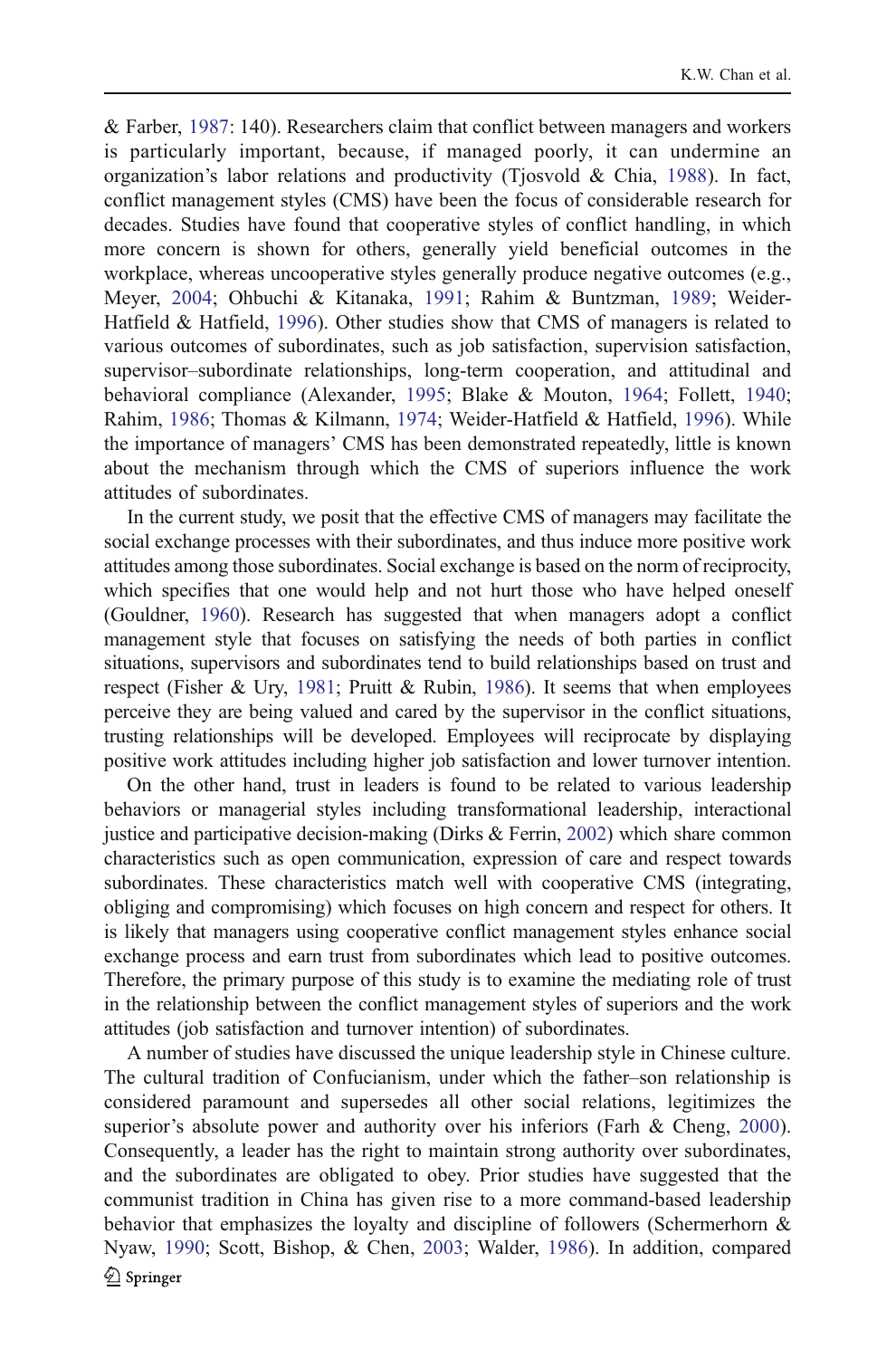with Western countries, China has a larger power distance culture that predisposes people to take the inequality between the powerful and the powerless for granted (Hofstede, [2001;](#page-16-0) House, Hanges, Javidan, Dorfman, & Gupta, [2004\)](#page-16-0). Based on these findings, we suspect that while Western conflict management literature suggests that people tend to react more positively to cooperative CMS and more negatively to uncooperative CMS, Chinese employees are more tolerant of uncooperative CMS and thus less likely to have discussions or direct confrontations with their superiors in conflict situations. As a result, the link between the uncooperative CMS of managers and negative subordinate attitudinal outcomes may not be supported. Therefore, the second purpose of this study is to provide insight into the potential deviations in the areas of CMS and trust between supervisor and subordinate under the influence of Chinese culture.

This study contributes to the CMS literature by identifying trust as the mediator to enhance the understanding of the mechanism by which the CMS of leaders affects the attitudinal outcomes of their subordinates. It also contributes to the literature of trust by identifying CMS as a significant antecedent of trust which has been missing from the studies of trust in the past four decades. Finally, this study attempts to enhance our insight and theoretical understanding of the issues of CMS and trust in a Chinese context, which involves a culture markedly different from that of the West.

In the following sections, we first discuss the CMS literature and its effects. Next, we discuss how Chinese culture may influence the CMS of Chinese managers and the responses of employees, and try to explain their potential deviations from those in the West. Finally, we link the concept of trust to CMS and discuss the mediating role of trust in the relationship between a manager's CMS and a subordinate's job outcomes.

#### Conflict management styles

Rahim ([2001\)](#page-17-0) defines conflict as an interactive process that manifests itself in incompatibility, disagreement, or dissonance within or between social entities (i.e., individuals, groups, or organizations). Blake and Mouton ([1964\)](#page-15-0) were the first researchers to propose a grid for classifying the modes of handling interpersonal conflicts into five types based on two dimensions: concern for production and concern for people. Rahim [\(1983](#page-17-0)) used a similar conceptualization to create five conflict management styles based on two dimensions—concern for self and concern for others which portray the motivational orientation of a given individual during conflict. Recently, a dualistic model of harmony is proposed by Leung, Koch, and Lu [\(2002](#page-17-0)) to study conflict management focus on the harmony of the relationship at interpersonal level based on two perspectives—instrumental harmony and value harmony. Since this study investigates the conflict management styles of supervisors at an individual level, Rahim's model is used as the basic framework here.

In Rahim's model, the first dimension—concern for self, describes the degree to which an individual attempts to satisfy his or her own concerns. The second dimension—concern for others, describes the degree to which an individual attempts to satisfy the concerns of others (Rahim & Bonoma, [1979](#page-17-0)). The combination of the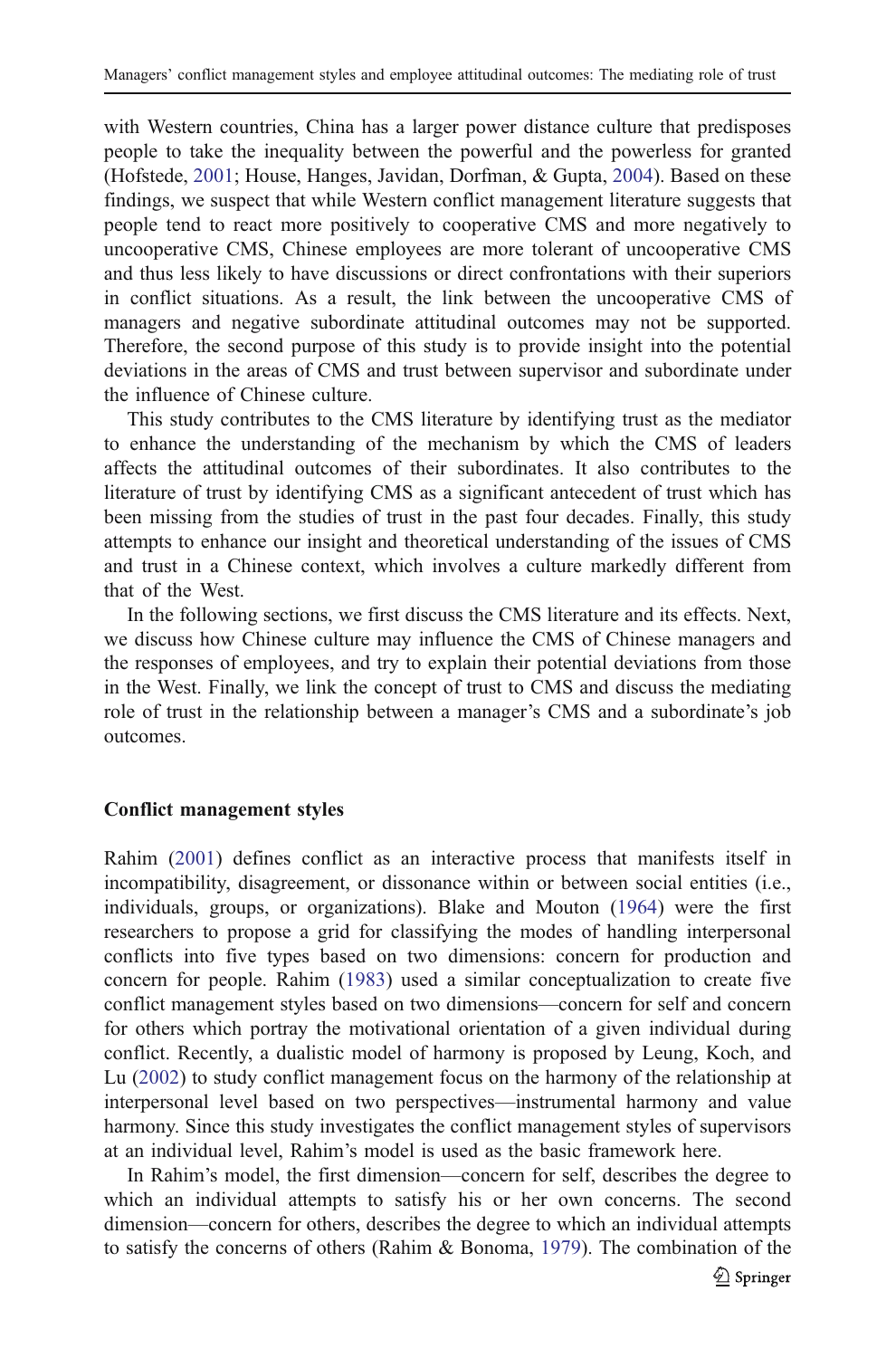two dimensions yields five conflict management styles: integrating, obliging, compromising, dominating and avoiding. Briefly, "Integrating" is a high concern for self and others with a win-win outcome. "Obliging" is a low concern for self and a high concern for others with a lose-win outcome. "Compromising" is intermediate in concern for self and others with a no win-no lose outcome. "Dominating" is a high concern for self and a low concern for others with a win-lose outcome. Finally, "Avoiding" is low concern for the self and others with a lose-lose outcome (Rahim & Magner, [1995](#page-17-0)).

Among the five conflict management styles, the ones in which a moderate to high level of concern for the other party is shown, namely integrating, obliging and comprising, are considered as "cooperative conflict management styles"; while the ones in which little concern is shown for the other party, namely avoiding and dominating, are considered as "uncooperative conflict management styles" (Rahim, Magner, & Shapiro, [2000](#page-17-0); Song, Xie, & Dyer, [2000](#page-18-0)). Previous research has widely supported the view that cooperative styles of conflict handling generally yield beneficial outcomes in the workplace (Meyer, [2004](#page-17-0); Rahim & Buntzman, [1989;](#page-17-0) Weider-Hatfield & Hatfield, [1996\)](#page-18-0), whereas uncooperative styles generally produce negative outcomes (Ohbuchi & Kitanaka, [1991;](#page-17-0) Pruitt & Carnevale, [1993;](#page-17-0) Weider-Hatfield & Hatfield, [1996](#page-18-0)). For example, there is substantial conjecture that the CMS of a leader is directly related to the level of job satisfaction of his or her subordinates (Blake & Mouton, [1964;](#page-15-0) Thomas & Kilmann, [1978\)](#page-18-0). Alexander [\(1995](#page-15-0)) found that there are significant positive relationships between principals' use of the collaborating style and teachers' satisfaction with their work, their supervision, and their jobs in general. A positive relationship was also found between principals' use of the compromising style and teachers' satisfaction with their supervisors. Further, Rahim and Buntzman [\(1989](#page-17-0)) reported that subordinates' perceptions of their superiors' integrating style is positively correlated with attitudinal and behavioral compliance and satisfaction with their supervisor, whereas obliging style is positively correlated with attitudinal compliance. It has also been posited that when organizational parties are interdependent, such as in superior–subordinate relationship, the use of the collaborating conflict management style will lead to longer term cooperation (Weider-Hatfield & Hatfield, [1996](#page-18-0)). Moreover, studies in team further support that cooperative conflict management leads to distributive, procedural and interactive justice; organizational innovation and team effectiveness (Chen, Liu, & Tjosvold, [2005;](#page-15-0) Chen & Tjosvold, [2002](#page-15-0)).

While some people, especially Chinese, believe that conflicts affect the harmony of interpersonal relationships and try to avoid them (e.g., Dyer & Song, [1997;](#page-16-0) Friedman, Chi, & Liu, [2006\)](#page-16-0), studies suggest that conflict has both negative and positive consequences (Deutsch, [1973](#page-16-0); Rahim, [1986\)](#page-17-0). Today, conflict researchers even view conflict as a potentially useful occurrence in an organization, because, if handled appropriately, it can enhance creativity and innovation, improve the quality of decision making, and provide for mutual understanding (De Dreu, [1997](#page-16-0); Pelled, Eisenhardt, & Xin, [1999\)](#page-17-0). According to Lewicki and Wiethoff [\(2000](#page-17-0)), the rise of conflict can test relationships and provide an opportunity for the parties that are involved to understand whether they are valued and trusted.

As previous literature has found that cooperative CMS generally produces positive job outcomes, we believe that a cooperative CMS (integrating, obliging, and 2 Springer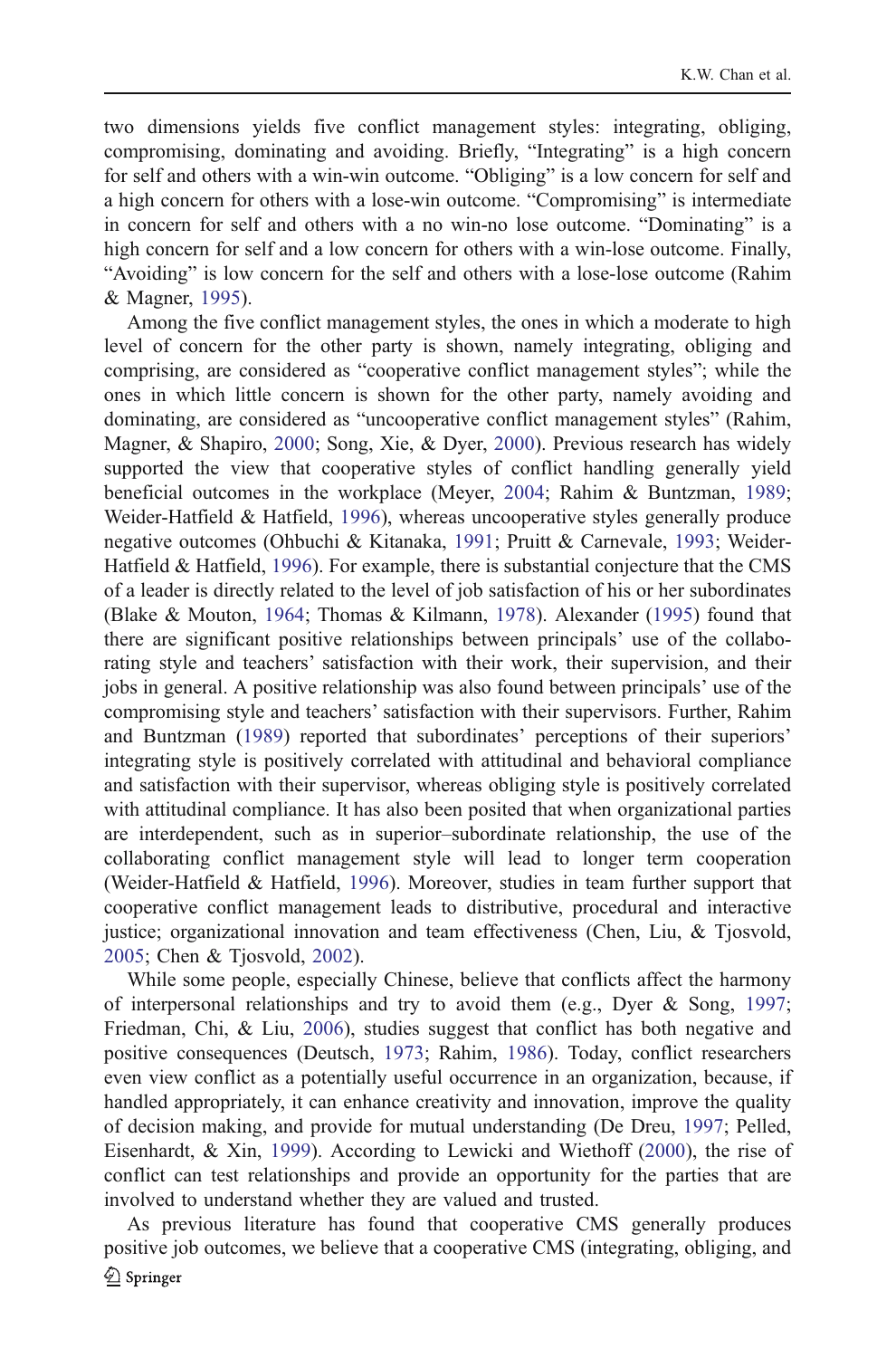compromising), which focuses on satisfying the concerns of others, will lead to a positive job attitude among subordinates, including high job satisfaction and low turnover intention. Therefore, we propose that:

Hypothesis 1 The cooperative CMS of managers (integrating, obliging, and compromising) is positively related to the job satisfaction of subordinates and negatively related to the turnover intention of subordinates.

#### Potential deviations of conflict management styles in the Chinese context

On the other hand, studies have found that uncooperative CMS (dominating and avoiding), which ignores the needs of others, is related to negative job outcomes. For example, dominating CMS is found to be negatively related to the perceptions of manager effectiveness among subordinates (Ohbuchi & Kitanaka, [1991](#page-17-0)). In addition, Meyer [\(2004](#page-17-0)) reported that when a manager increases the use of dominating CMS, the rate of accidents, absenteeism and overtime increase. While Western conflict management literature suggests that people tend to react more positively to cooperative CMS and more negatively to uncooperative CMS, the link between the uncooperative CMS of managers and negative subordinate attitudinal outcomes may not be supported in Chinese context.

To understand Chinese culture, one must understand the ideology of Confucianism, which has been predominant in China for more than 2,000 years. Confucianism supports authoritarian system which emphasis on the values of respecting one's parents and elders. Confucius's five cardinal relations (Wu Lun)—between sovereign and subject, father and son, elder brother and younger brother, husband and wife, and friend and friend—prescribe precise vertical relations between superiors and subordinates. As a result, a leader has the right to maintain strong authority over subordinates, and the subordinates are obligated to obey. Although the virtues of submission, humility, tolerance, and the hierarchy of subordinates are promoted, Confucian ideologies predispose Chinese leaders to act as the parents of the group or organization and practice authoritarian control (Bond, [1996](#page-15-0); Hui & Tan, [1996\)](#page-16-0). Research on indigenous Chinese leadership behavior shows that a paternalistic leadership style that focuses on authoritarianism, benevolence, and moral leadership is prevalent in Chinese societies (Cheng, Chou, & Farh, [2000;](#page-16-0) Farh & Cheng, [2000](#page-16-0)). Interestingly, although most studies have found that authoritarianism has a negative effect on the attitudinal and behavioral outcomes of subordinates (Cheng, Shieh, & Chou, [2002;](#page-16-0) Farh, Cheng, Chou, & Chu, [2004](#page-16-0)), a number of studies have found that authoritarianism has positive effects on employee loyalty to supervisors, commitment to organization, subordinate identification, compliance, and gratitude (Cheng, Chou, Huang, Farh, & Peng, [2003;](#page-16-0) Cheng, Chou, Huang, Wu, & Farh, [2004](#page-16-0)).

National culture may influence the tendency of employees to trust their management and the propensity of managers to engage in trust-building processes (Hofstede, [1991;](#page-16-0) Mayer, Davis, & Schoorman, [1995](#page-17-0)). Although people in small power distance cultures tend to value work autonomy and freedom, people in high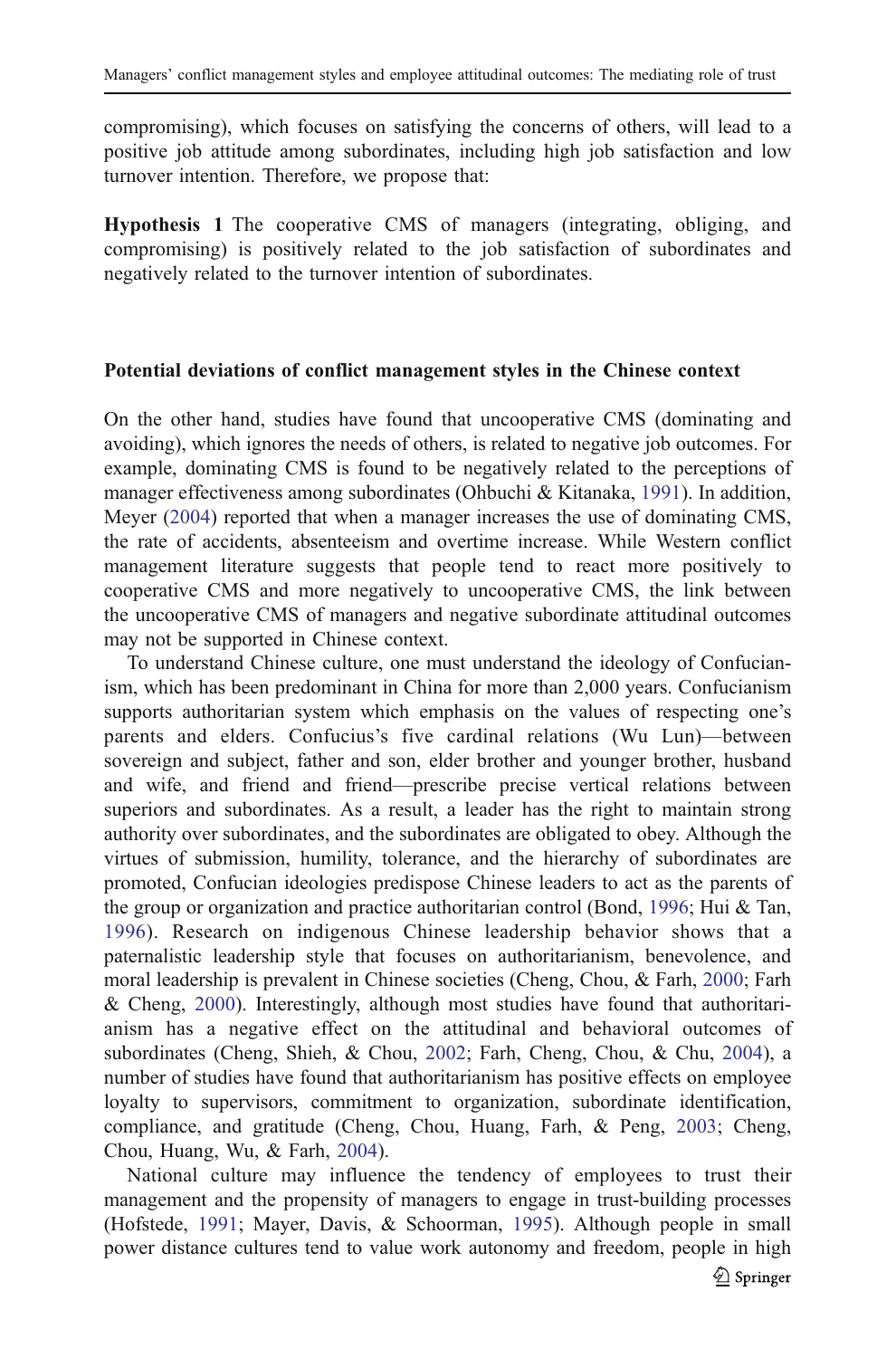power distance cultures, such as China, tend to take hierarchical inequalities for granted (Aycan, Kanungo, & Sinha, [1999](#page-15-0); Earley & Stubblebine, [1989;](#page-16-0) Hofstede, [1991;](#page-16-0) Mak, [1998](#page-17-0); Nasierowski & Mikula, [1998](#page-17-0)). It is also suggested that they have been exposed to, have become tolerant of, and have even submitted to authoritarian and command-based leadership for decades (Hofstede, [2001](#page-16-0); Schermerhorn & Nyaw, [1990](#page-18-0); Scott et al., [2003;](#page-18-0) Walder, [1986\)](#page-18-0). Eylon and Au [\(1999](#page-16-0)) reported that open communication and employee participation did not lead to increased job satisfaction and job performance for people in high power distance cultures. In addition, a recent study in comparing conflict management between Chinese and Americans found that Chinese subordinates are more likely to use avoiding approach when having problems with the boss (Friedman et al., [2006](#page-16-0)).

These findings of higher tolerance of inequalities, together with the ideologies of Chinese culture that emphasize authoritarian leadership and unquestioning obedience from subordinates, point to the potential deviations in managerial behavior and employees' responses in China. We argue that in dealing with conflict situations in the workplace in the Chinese context, the uncooperative CMS of leaders (dominating and avoiding), which ignores the work autonomy of subordinates, open communication, and participative decision making, may not necessarily lead to negative consequences, such as low trust in leadership, low job satisfaction, or high turnover intention. Although studies conducted in the West have consistently found a negative relationship between the uncooperative CMS (dominating and avoiding) of managers and the job outcomes of their subordinates, we argue that this negative relationship may not be supported in the Chinese context.

## Mediating role of trust on conflict management styles (CMS)

Trust is defined as "a psychological state consisting of the intention to accept vulnerability based upon positive expectations of the intentions or behaviors of another" (Rousseau, Sitkin, Burt, & Camerer, [1998:](#page-17-0) 395). Many studies of trust are based on social exchange theory, which refers to "voluntary actions of individuals that are motivated by the returns they are expected to bring and, typically, do in fact bring from others" (Blau, [1964:](#page-15-0) 277). Social exchange is based on the norm of reciprocity, which specifies that one should help and not hurt those who have helped oneself (Gouldner, [1960\)](#page-16-0). Dirks and Ferrin [\(2002](#page-16-0)) refer to the principles of social exchange to explain the willingness of employees to reciprocate the care and consideration that their leaders express toward them in their relationships. This relationship goes beyond the economic contract in the way that the parties operate on the basis of trust, goodwill, and the perception of mutual obligation (Blau, [1964\)](#page-15-0). This kind of exchange denotes a high-quality relationship, and the issues of care and consideration are most essential (Dirks & Ferrin, [2002\)](#page-16-0).

Researchers suggest that when the degree of trust is high, individuals are generally more likely to engage in social exchange and co-operative interaction (Gambetta, [1988;](#page-16-0) Klimoski & Karol, [1976](#page-17-0); Kramer & Tyler, [1996](#page-17-0)). Dirks and Ferrin [\(2002](#page-16-0)) present the first systematic review of empirical evidence for the antecedents and consequences of trust. In their framework for trust in leadership that was proposed in the meta-analysis, the consequences of trust include organizational 2 Springer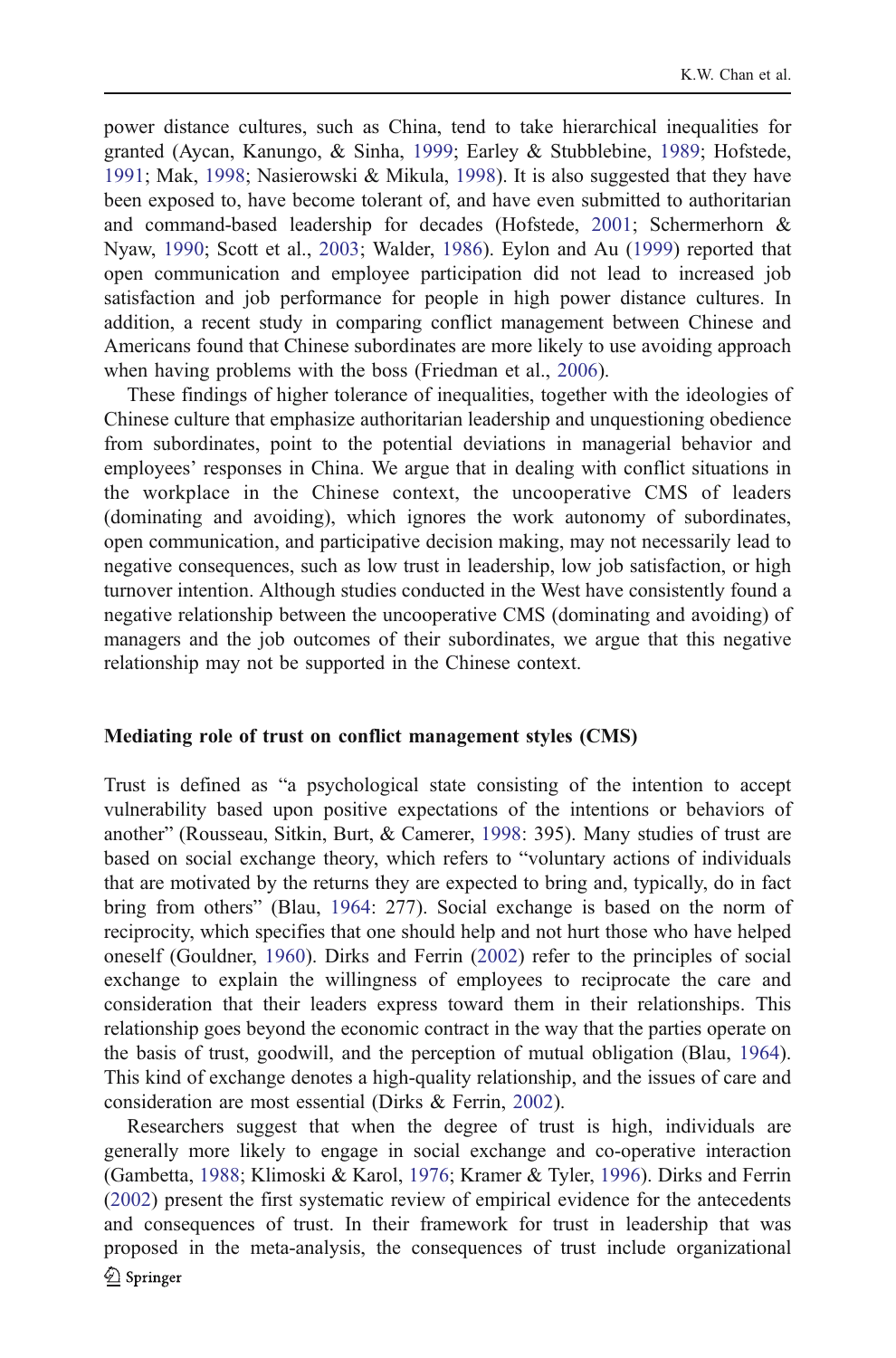citizenship behavior (OCB), job performance, job satisfaction, organizational commitment, intention to quit, goal commitment, belief in information, satisfaction with leader, and leader–member exchange. This leads to the conclusion that trust in a supervisor is important for the positive job outcomes of subordinates.

Trust in leaders is significantly related to various forms of leadership behavior or managerial styles, such as transformational leadership, interactional justice, and participative decision-making (Dirks & Ferrin, [2002](#page-16-0)). Transformational leadership is found to have the strongest relationship  $(r=0.72)$  among all of the antecedents in the framework of trust (Dirks & Ferrin, [2002](#page-16-0)). A theoretical model of transformational leadership suggests four key dimensions, namely charisma, inspirational motivation, individualized consideration, and intellectual stimulation (Bass, [1985\)](#page-15-0). In the dimension of individualized consideration, leaders express concern for followers and take account of their individual needs. It is suggested that such forms of leadership behavior, which demonstrate individualized concern and respect, gain the trust of followers and result in desirable outcomes (Jung & Avolio, [2000](#page-17-0); Podsakoff, MacKenzie, & Bommer, [1996](#page-17-0)). Interactional justice is found to be the third strongest antecedent in the trust framework  $(r=0.65)$ . It is argued that interactional justice involves the degree of respect with which a leader treats his/her followers, and thus sends a strong signal about the nature of the relationship by which subordinates would make inferences about their degree of trust towards the manager (Dirks & Ferrin, [2002](#page-16-0)). Participative decision-making, another major antecedent of trust in the meta-analysis framework, sends a message about the leader's confidence in, and concern and respect for, subordinates, which affects subordinate's perceptions of elements of a leader's character, such as fairness (Dirks & Ferrin, [2002\)](#page-16-0). Studies of interpersonal trust have pointed to the importance of communication between trustors (Mayer et al., [1995](#page-17-0); Whitener, Brodt, Korsgaard, & Werner, [1998\)](#page-18-0). In terms of the supervisor–subordinate relationship, researchers have contended that open communication between employees and management is a crucial factor in fostering the trust of employees in management (Gilbert & Tang, [1998;](#page-16-0) Mishra & Morrissey, [1990\)](#page-17-0). Therefore, participative decision-making, which shows care and support and requires open communication between manager and subordinate, becomes a major antecedent of trust.

In summary, we can conclude that managerial behavior that shows care and respect for subordinates, as well as open communication, are important factors in fostering trust in the relationship, which are found in transformational leadership, interactional justice and participative decision-making. Nevertheless, these same characteristics match perfectly well with another important leader's behavior—cooperative CMS. Managers who use cooperative CMS show a high level of concern and respect for others. To understand and fulfill the needs of others, open communication is also necessary. Therefore, it seems that cooperative CMS shares the characteristics with transformational leadership, interactional justice, and participative decision-making, which are major antecedents of trust in the framework of the meta-analysis.

Based on the above discussion, we argue that employees may observe how they are treated by a manager in conflict situations in the workplace to make inferences about their degree of trust towards the manager as part of the social exchange process, which, in turn, influences their work attitudes and behavior. Based on social exchange theory, when employees perceive that the cooperative CMS of a manager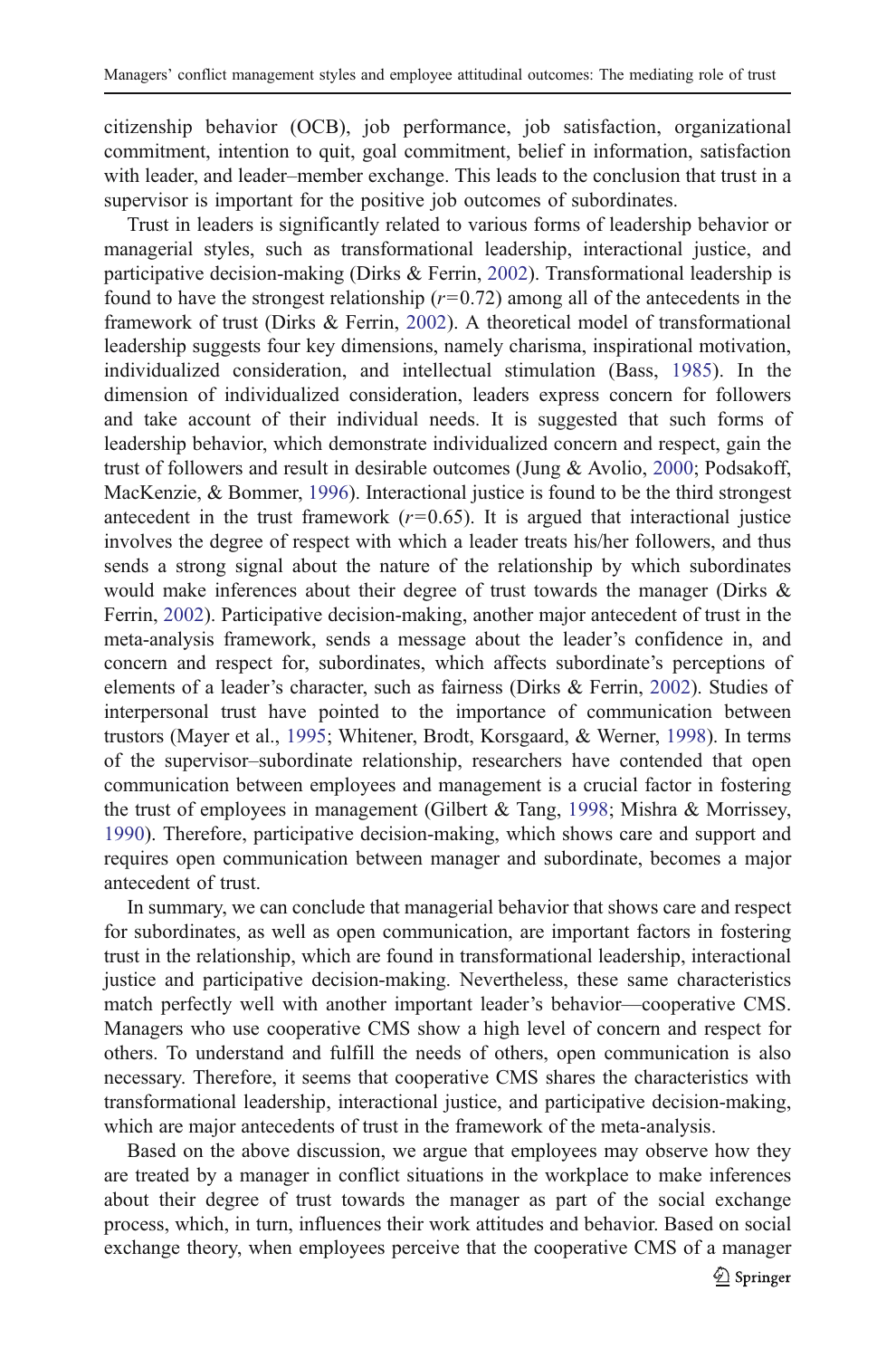(integrating, obliging, and compromising) shows that they are being valued and cared for, their trusting relationship will be enhanced. With this trusting relationship, employees will reciprocate by displaying positive work attitudes, including higher job satisfaction and lower turnover intention. In fact, a study of self-directed work teams has provided evidence that trust in supervisor mediates the relationship between a leader's individualized support behavior and an employee's satisfaction with work (Butler, Cantrell, & Flick, [1999](#page-15-0)).

In this study, employee job attitudinal outcomes, including job satisfaction and turnover intention, are chosen as dependant variables. These two job outcomes were found to demonstrate the strongest relationships with trust in leadership in the metaanalysis review (Dirks & Ferrin, [2002\)](#page-16-0). Number of studies has established an empirical relationship between trust and job satisfaction (Brashear, Boles, Bellenger, & Brooks, [2003](#page-15-0); Driscoll, [1978](#page-16-0); Lagace, [1991;](#page-17-0) Rich, [1997\)](#page-17-0) as well as employee turnover intention (Aryee, Budhwar, & Chen, [2002](#page-15-0); Costigan, Ilter, & Berman, [1998;](#page-16-0) H. Tan & C. S. Tan, [2000](#page-18-0)). Recent research has further supported that increased trust in supervisors is negatively related to employee turnover intention. (e.g., Brashear et al., [2003;](#page-15-0) Connell, Ferres, & Travaglione, [2003;](#page-16-0) Mulki, Jaramillo, & Locander, [2006\)](#page-17-0).

Based on the above discussion, we propose that:

Hypothesis 2a Trust mediates the positive relationship between the cooperative CMS of a manager and subordinate job satisfaction.

Hypothesis 2b Trust mediates the negative relationship between the cooperative CMS of a manager and subordinate turnover intention.

## Materials and methods

#### Participants

The sample for this study consisted of all non-managerial employees of a direct marketing company located in Guangzhou, China. The company was set up in 1993 with around 170 employees. Of the 148 questionnaires distributed, 126 employees responded, yielding a response rate of 85.14%. Five of the returned questionnaires were excluded from the analysis because of missing pages. The final response rate for usable questionnaires was 81.76%. Of the total 121 subjects, 76% were female. The age of respondents ranged from 20 to 49 years. A significant percentage of respondents (63%) were in the 20- to 30-year-old age group. Tenure in the organization ranged from 3 months to 11 years, with a mean of 4.5 years (SD= 3.2 years). In terms of education, 51.7% had completed high school, 35.8% had a post-secondary diploma, and 12.5% had a bachelor's degree.

Procedure

Survey was administered at the company site during office hours. Each subject was assured of the confidentiality of his or her anonymous responses. The researcher 2 Springer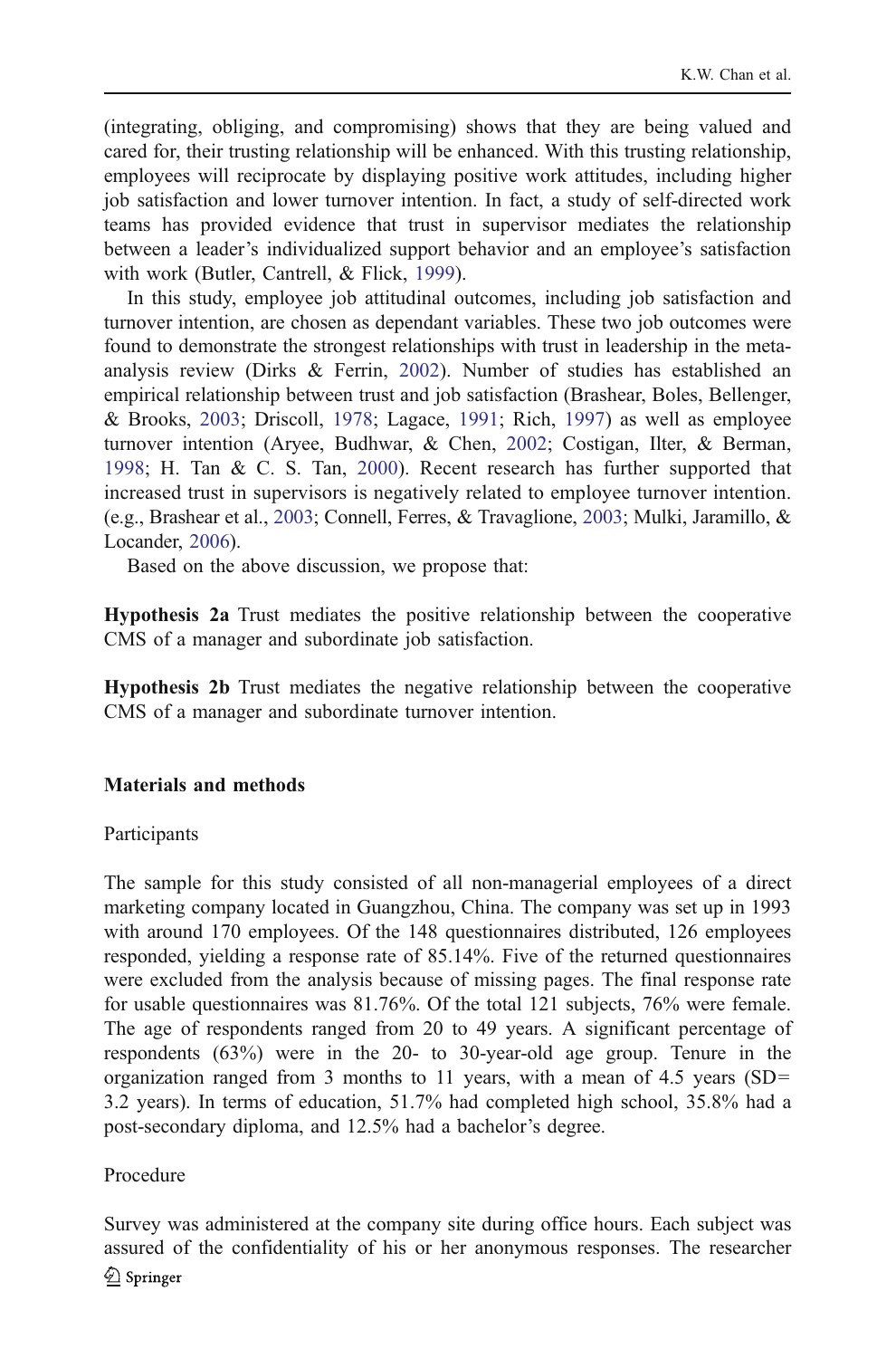collected the questionnaires immediately after completion. Questionnaire was administered in both English and Chinese. It was originally written in English, then translated into Chinese, and was validated by translation-back-translation to ensure that both versions were equivalent.

### **Measures**

Conflict Management Styles The Rahim Organizational Conflict Inventory (ROCI-II) Form B (Rahim, [1983\)](#page-17-0) was used in this study. The ROCI-II, which measures the five styles of managing interpersonal conflict, consists of 28 items. The items were modified to measure subordinates' perception of their immediate supervisors' styles of handling disagreements with them. Employees were instructed to indicate the extent to which they agreed that each item described the way in which their immediate supervisor handled interpersonal conflicts with them on a 5-point Likerttype scale, ranging from strongly disagree (1) to strongly agree (5).

Trust in Supervisor McAllister's ([1995\)](#page-17-0) five items that measure affect-based trust and six items that measure cognition-based trust were used to assess the subordinate's level of trust in his or her supervisor. "This individual" and "This person" were replaced with "My supervisor." Responses to these 11 items were measured on a 5-point Likert-type scale, ranging from strongly disagree (1) to strongly agree (5).

Job Satisfaction The three-item job satisfaction scale was based on a measure developed by Cammann, Fichman, Jenkins, and Klesh [\(1983](#page-15-0)). It was used to assess overall job satisfaction. The responses were on a 5-point Likert-type scale, ranging from strongly disagree (1) to strongly agree (5).

Turnover Intention The turnover intention variable was operationalized as a threeitem scale adapted from Cammann, Fichman, Jenkins, and Klesh [\(1979](#page-15-0)) on a 5-point Likert-type scale, ranging from strongly disagree (1) to strongly agree (5).

## **Results**

First, to tackle the common method problem that resulted from all of the measures being self-reported, confirmatory factor analysis was conducted to examine the conceptual framework of the five CMS of managers, trust, job satisfaction, and turnover intention as perceived by subordinates, using the item parceling method that is recommended by Bagozzi and Edwards [\(1998\)](#page-15-0). The constructs were randomly modeled by two and three parcels, respectively. We performed a confirmatory analysis using AMOS 5.0 to test whether the eight-dimensional model fit our data. The results show good support for the hypothesized model. Each item loaded significantly with its intended factor (Figure [1\)](#page-9-0).

With the specified items loading on their respective dimension, the eight-factor structure yielded a good fit (CFI=0.94, TLI=0.91, GFI=0.86, RMSEA=0.08). CFI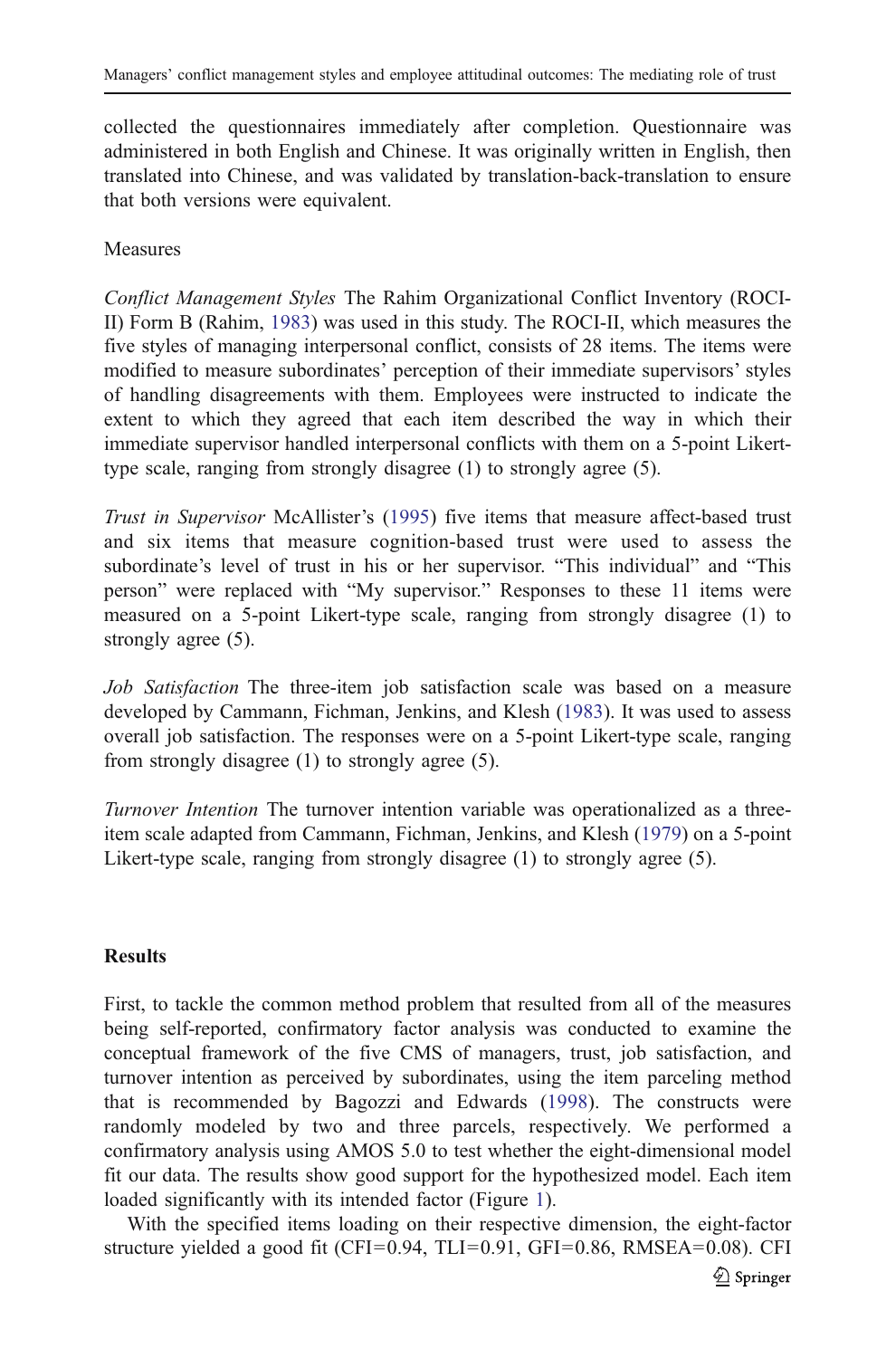<span id="page-9-0"></span>

Figure 1 Conceptual model

is a more stable indicator of model fit for small samples, and values for CFI that exceed 0.90 indicate a good fit of the data. Therefore, the results suggested that the eight-factor model fit the data fairly well. We tested a one-factor model to compare with the eight-factor model. The results showed that the one-factor model yielded a poorer fit (CFI=0.56, TLI=0.50, GFI=0.58, RMSEA=0.19).

On the other hand, we performed confirmatory factor analyses for the 5 factormodel, 2 factor model and 1 factor model using AMOS 5.0 to test if the five conflict management styles are in fact fit into the two factor model of cooperative CMS and uncooperative CMS. Results show good support for the 2-factor model factor (CFI= 0.974, TLI=0.94, GFI=0.98, RMSEA=0.08) as well as the 5 factor-model (CFI=  $0.971$ , TLI= $0.947$ , GFI= $0.94$ , RMSEA= $0.07$ ). This suggested that the five conflict management styles do loaded on the two-latent variables of cooperative CMS and uncooperative CMS. The results of the one-factor model yielded poor fit  $(CFI=0.65$ , TLI=0.56, GFI=0.74, RMSEA=0.20).

Table [1](#page-10-0) presents the mean, standard deviations, Cronbach's alphas, and intercorrelations of all the variables. The alphas in this study ranged from 0.63 to 0.92. Tables [2](#page-11-0) and [3](#page-11-0) present the multiple regression analyses of cooperative CMS and uncooperative CMS on subordinates' job satisfaction and turnover intention. Results show that only Integrating CMS, not Obliging nor Compromising, has significant relationships on subordinate job satisfaction and turnover intention. Therefore, Hypothesis 1, which states that the cooperative CMS of managers is positively related to the job satisfaction of their subordinates and negatively related to the turnover intention of those subordinates, is only partially supported. No relationship is found between uncooperative CMS (both Avoiding and Dominating) and subordinates' attitudinal outcomes.

2 Springer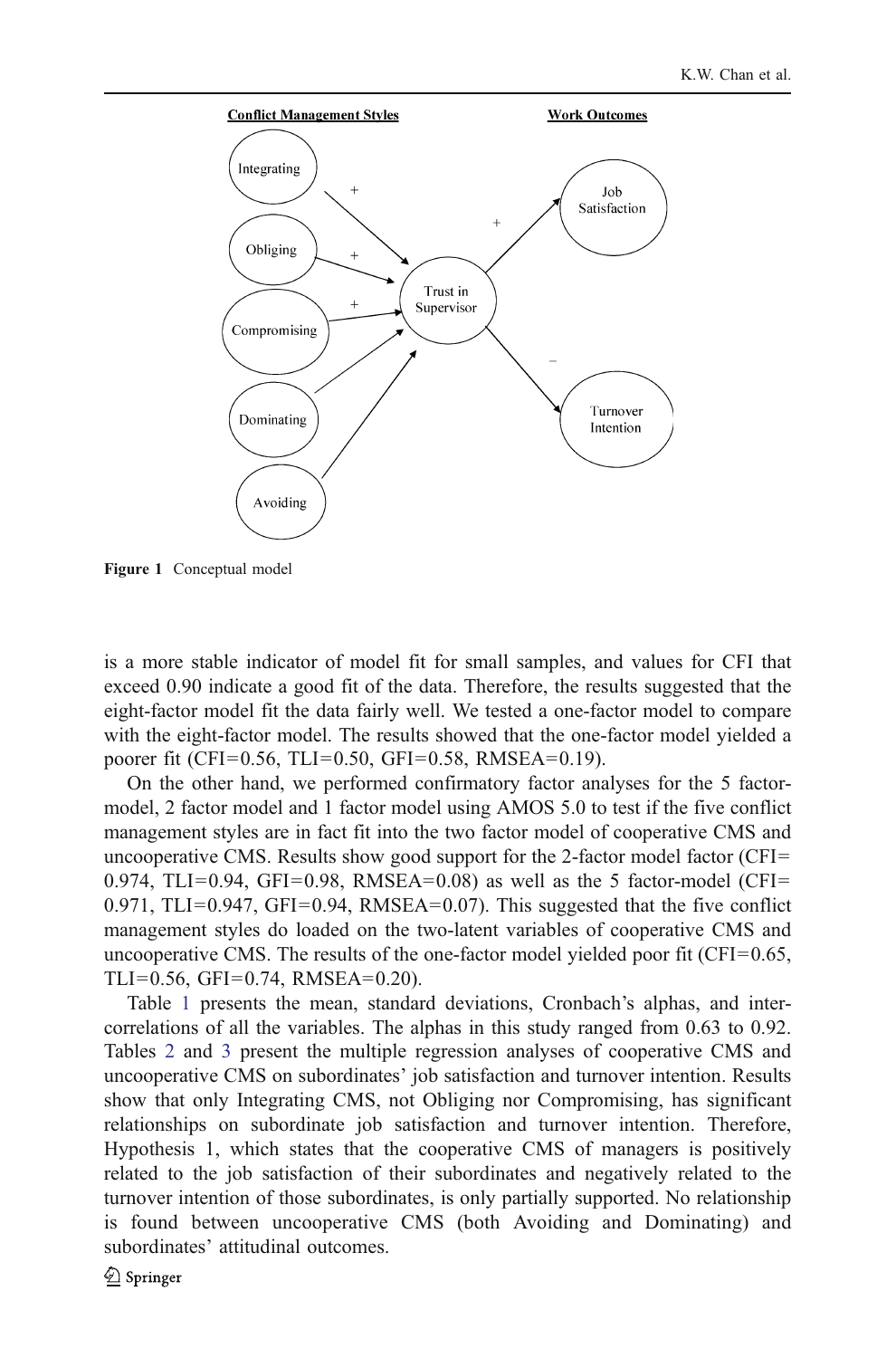<span id="page-10-0"></span>

|                                                       | S.D. |                                                                                                                                                                           |                                                                                                                                              |                                                                                |                                                                                                                                        |                                                                            | $\circ$                    |                                           |                                             |                       |                                                                                                                                                                                                         |
|-------------------------------------------------------|------|---------------------------------------------------------------------------------------------------------------------------------------------------------------------------|----------------------------------------------------------------------------------------------------------------------------------------------|--------------------------------------------------------------------------------|----------------------------------------------------------------------------------------------------------------------------------------|----------------------------------------------------------------------------|----------------------------|-------------------------------------------|---------------------------------------------|-----------------------|---------------------------------------------------------------------------------------------------------------------------------------------------------------------------------------------------------|
|                                                       |      |                                                                                                                                                                           |                                                                                                                                              |                                                                                |                                                                                                                                        |                                                                            |                            |                                           |                                             |                       |                                                                                                                                                                                                         |
|                                                       |      |                                                                                                                                                                           |                                                                                                                                              |                                                                                |                                                                                                                                        |                                                                            |                            |                                           |                                             |                       |                                                                                                                                                                                                         |
|                                                       |      |                                                                                                                                                                           |                                                                                                                                              |                                                                                |                                                                                                                                        |                                                                            |                            |                                           |                                             |                       |                                                                                                                                                                                                         |
|                                                       |      |                                                                                                                                                                           |                                                                                                                                              |                                                                                |                                                                                                                                        |                                                                            |                            |                                           |                                             |                       |                                                                                                                                                                                                         |
|                                                       |      |                                                                                                                                                                           |                                                                                                                                              |                                                                                |                                                                                                                                        |                                                                            |                            |                                           |                                             |                       |                                                                                                                                                                                                         |
|                                                       |      |                                                                                                                                                                           |                                                                                                                                              |                                                                                |                                                                                                                                        |                                                                            |                            |                                           |                                             |                       |                                                                                                                                                                                                         |
|                                                       |      |                                                                                                                                                                           |                                                                                                                                              |                                                                                |                                                                                                                                        |                                                                            |                            |                                           |                                             |                       |                                                                                                                                                                                                         |
|                                                       |      |                                                                                                                                                                           |                                                                                                                                              |                                                                                |                                                                                                                                        |                                                                            |                            |                                           |                                             |                       |                                                                                                                                                                                                         |
|                                                       |      |                                                                                                                                                                           |                                                                                                                                              |                                                                                |                                                                                                                                        |                                                                            |                            |                                           |                                             |                       | $\widetilde{N(A)}$                                                                                                                                                                                      |
|                                                       |      |                                                                                                                                                                           |                                                                                                                                              |                                                                                |                                                                                                                                        |                                                                            |                            |                                           |                                             |                       |                                                                                                                                                                                                         |
| 5<br>5 5 7 8 5 7 8 8 9 5 4<br>5 8 7 9 5 7 8 9 6 7 9 7 |      | ided along the diagonal<br>0.01 level (two-tailed<br>.05 level (two-tailed<br>P. 9. 5. 8 8. 8. 8. 8. 8. 9.<br>0. 0. 0. 0. 0. 0. 0. 0. 0. 9.<br>0. 0. 0. 0. 0. 0. 0. 0. 9. | $(0.92)$ $(0.63***)$ $(0.64***)$ $(0.64***)$ $(0.64***)$ $(0.64***)$ $(0.64***)$ $(0.64***)$ $(0.64***)$ $(0.64***)$ $(0.64***)$ $(0.64***)$ | $(0.82)$<br>$0.57**$<br>$-0.07$<br>$0.15$<br>$0.59**$<br>$0.24**$<br>$-0.26**$ | in parentheses; $N/A$ not applicable<br>$(0.63)$<br>$(0.16$<br>$0.58$ * $*$ * $*$ * $(0.53)$<br>$0.334$ * $*$ * $(0.505)$<br>$(0.010)$ | $(0.75)$<br>$0.20*$<br>$0.14*$<br>$0.21*$<br>$0.020*$<br>$0.016$<br>$0.16$ | 2)<br>2110<br>2110<br>2011 | $(0.90)$<br>0.55 **<br>0.42 **<br>0.31 ** | $(0.80)$<br>$(0.58**$<br>$0.07$<br>$(0.11)$ | 8 8 1<br>0 8 1<br>0 0 | $\begin{array}{c}\n\begin{array}{c}\n\bigtriangleup \\ \bigtriangleup \\ \bigtriangleup\n\end{array} \\ \hline\n\begin{array}{c}\n\bigtriangleup \\ \bigtriangleup\n\end{array} \\ \hline\n\end{array}$ |

| í               |
|-----------------|
| C es C<br>į     |
| Í<br>֧֧֛֝֜<br>ļ |
|                 |
|                 |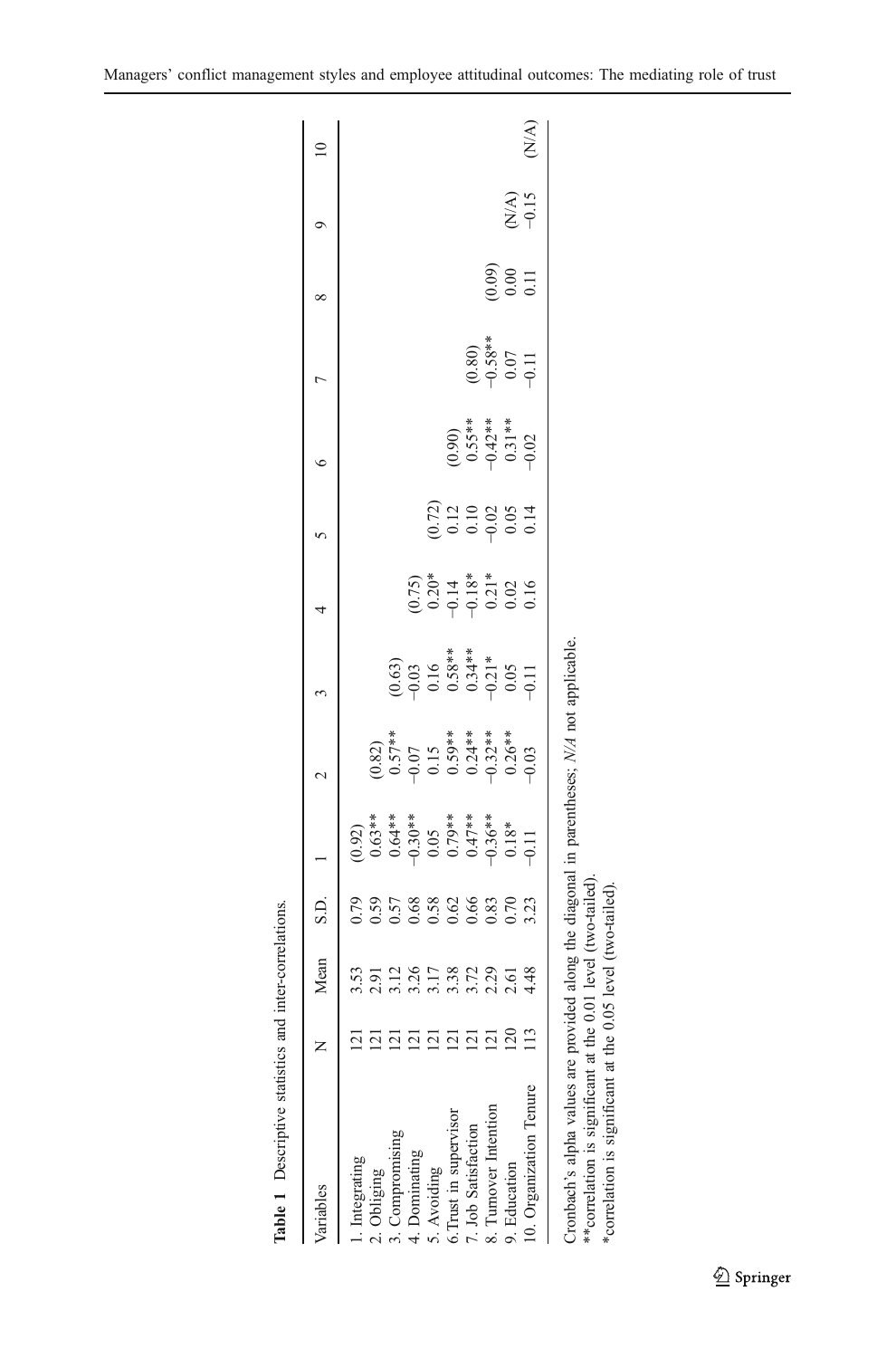| Variables         | Model 1 |                                                                                                         | Model 2  |          |  |
|-------------------|---------|---------------------------------------------------------------------------------------------------------|----------|----------|--|
|                   |         | Job satisfaction $\beta$ Turnover intention $\beta$ Job satisfaction $\beta$ Turnover intention $\beta$ |          |          |  |
| Controls:         |         |                                                                                                         |          |          |  |
| Educational level | 0.05    | 0.04                                                                                                    | $-0.14$  | 0.18     |  |
| Tenure            | $-0.02$ | 0.03                                                                                                    | $-0.13$  | 0.03     |  |
| Cooperative CMS   |         |                                                                                                         |          |          |  |
| Integrating       |         |                                                                                                         | $0.40**$ | $-0.32*$ |  |
| Obliging          |         |                                                                                                         | $-0.13$  | $-0.33$  |  |
| Compromising      |         |                                                                                                         | $-0.11$  | 0.18     |  |
| Overall $R^2$     | 0.02    | 0.01                                                                                                    | 0.23     | 0.17     |  |
| $\Delta R^2$      |         |                                                                                                         | 0.21     | 0.16     |  |
| F                 | 0.82    | 0.72                                                                                                    | $6.37**$ | $4.22**$ |  |

<span id="page-11-0"></span>Table 2 Multiple regression analysis of cooperative CMS.

\*\*correlation is significant at the 0.01 level (two-tailed).

\*correlation is significant at the 0.05 level (two-tailed).

Regarding the relationship between trust and CMS, significant relationships are found between trust and all three of the cooperative CMS ( $r=0.79$ ,  $r=0.59$ ,  $r=0.58$ , respectively), but not in any of the uncooperative CMS. Since uncooperative CMS is not related to subordinate job satisfaction and turnover intention in the result of multiple regression analyses, the argument concerning potential deviations of CMS in the relationship between managerial uncooperative CMS and subordinates' trust and attitudinal outcomes in the Chinese context is fully supported.

To test the mediating effects of trust, the three-step process described by Baron and Kenny ([1986\)](#page-15-0) was used to test whether trust in supervisor is a mediator of the relationships between the cooperative CMS of managers and subordinates' job satisfaction and turnover intention. In step 1, trust in supervisor was regressed on the control variables of education and organization tenure and on the independent variables (integrating CMS, obliging CMS, and compromising CMS). In step 2, the outcomes (job satisfaction and turnover intention) were separately regressed on the control variables and the three cooperative CMS. In step 3, the outcomes were

| Variables            | Model 1                  |                            |                          | Model 2                    |  |  |
|----------------------|--------------------------|----------------------------|--------------------------|----------------------------|--|--|
|                      | Job satisfaction $\beta$ | Turnover intention $\beta$ | Job satisfaction $\beta$ | Turnover intention $\beta$ |  |  |
| Controls:            |                          |                            |                          |                            |  |  |
| Educational<br>level | 0.46                     | 0.04                       | 0.05                     | 0.04                       |  |  |
| Tenure               | $-0.02$                  | 0.03                       | $-0.02$                  | 0.03                       |  |  |
| Uncooperative CMS    |                          |                            |                          |                            |  |  |
| Avoiding             |                          |                            | $-0.14$                  | $-0.07$                    |  |  |
| Dominating           |                          |                            | $-0.17$                  | 0.21                       |  |  |
| Overall $R^2$        | 0.02                     | 0.01                       | 0.05                     | 0.04                       |  |  |
| $\Delta R^2$         |                          |                            | 0.03                     | 0.03                       |  |  |
| $\overline{F}$       | 0.82                     | 0.72                       | 1.42                     | 1.10                       |  |  |

Table 3 Multiple regression analysis of uncooperative CMS.

\*\*correlation is significant at the 0.01 level (two-tailed).

\*correlation is significant at the 0.05 level (two-tailed).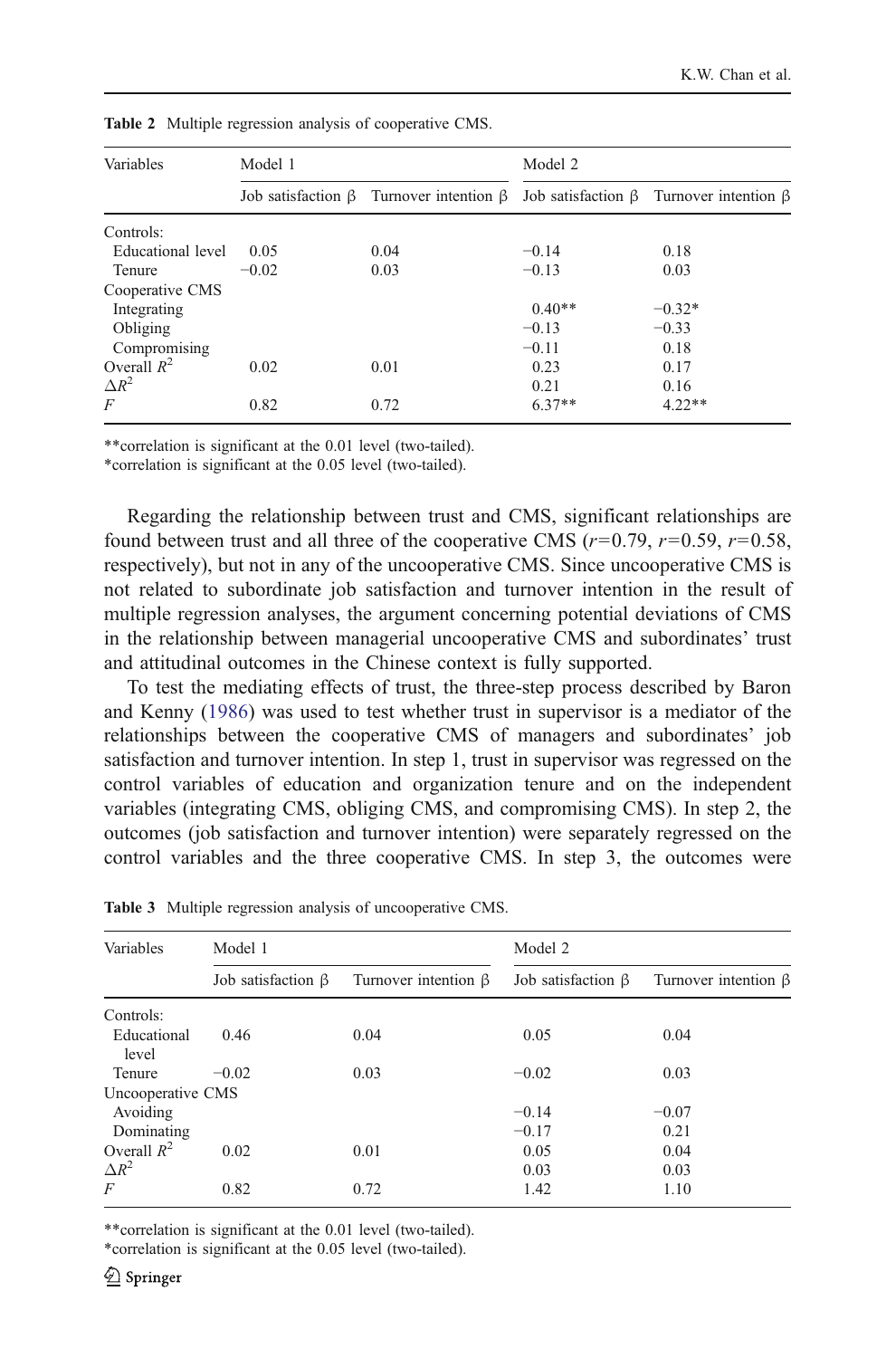separately regressed on the controls, the three CMS, and trust in supervisor. If the coefficient of CMS becomes insignificant in Model 3, trust remains significant, then trust in supervisor can be considered as a complete mediator. If the coefficient of CMS remains significant but reduced, then there is evidence for partial mediation.

Table 4 presents the mediating regression models for testing trust as a mediator of the relationship between cooperative CMS and job satisfaction and turnover intention. Model 1 shows that integrating CMS was positively related to trust in supervisor ( $\beta$ =0.50, p<0.01). Model 2 shows that integrating CMS was positively related to job satisfaction ( $\beta$ =0.40,  $p$ <0.01) and negatively related to turnover intention ( $\beta$ =−0.32, p<0.05). When we enter the mediator trust in Model 3, integrating CMS becomes insignificant on both job satisfaction and turnover intention, whereas the beta of trust remains significant ( $\beta$ =0.62 and −0.63, p< 0.05, respectively;  $\Delta R^2$ =0.11 and 0.02, respectively). These findings suggest that trust in supervisor fully mediates the positive relationship between integrating CMS and subordinate job satisfaction and the negative relationship between integrating CMS and subordinate turnover intention. However, neither obliging nor compromising CMS is related to trust in supervisor. Therefore, Hypotheses 2a and 2b, which propose that trust in supervisors mediates the relationships between cooperative CMS and the attitudinal outcomes of subordinates in job satisfaction and turnover intention, are only partially supported.

Table [5](#page-13-0) presents the mediating regression models for testing trust as a mediator in the relationships between uncooperative CMS and subordinates' job satisfaction and turnover intention for comparison. As predicted, no mediating effect is found in trust on the relationship between uncooperative CMS and subordinate attitudinal outcomes (job satisfaction and turnover intention).

| Variables                  | Model 1                            | Model 2                          |                               |                                  | Model 3                       |  |
|----------------------------|------------------------------------|----------------------------------|-------------------------------|----------------------------------|-------------------------------|--|
|                            | Trust from<br>subordinates $\beta$ | Job<br>satisfaction <sub>B</sub> | Turnover<br>intention $\beta$ | Job<br>satisfaction <sub>B</sub> | Turnover<br>intention $\beta$ |  |
| Controls:                  |                                    |                                  |                               |                                  |                               |  |
| Educational<br>level       | $0.16**$                           | $-0.01$                          | 0.18                          | $-0.11$                          | $0.28*$                       |  |
| Tenure                     | 0.02                               | $-0.01$                          | 0.03                          | $-0.02$                          | 0.04                          |  |
| Main effect:               |                                    |                                  |                               |                                  |                               |  |
| Integrating                | $0.50**$                           | $0.40**$                         | $-0.32*$                      | 0.09                             | $-0.00$                       |  |
| Obliging                   | 0.08                               | $-0.13$                          | $-0.33$                       | $-0.18$                          | $-0.28$                       |  |
| Compromising               | 0.15                               | 0.11                             | 0.18                          | $-0.01$                          | 0.28                          |  |
| Mediating effect:          |                                    |                                  |                               |                                  |                               |  |
| Trust from<br>subordinates |                                    |                                  |                               | $0.62**$                         | $-0.63**$                     |  |
| Overall $R^2$              | 0.67                               | 0.23                             | 0.17                          | 0.34                             | 0.24                          |  |
| $\Delta R^2$               |                                    |                                  |                               | 0.11                             | 0.07                          |  |
| $\overline{F}$             | 43.87**                            | $6.37**$                         | $4.22*$                       | $9.13**$                         | 5.49**                        |  |

Table 4 Mediating regression analysis of cooperative CMS.

\*\*correlation is significant at the 0.01 level (two-tailed).

\*correlation is significant at the 0.05 level (two-tailed).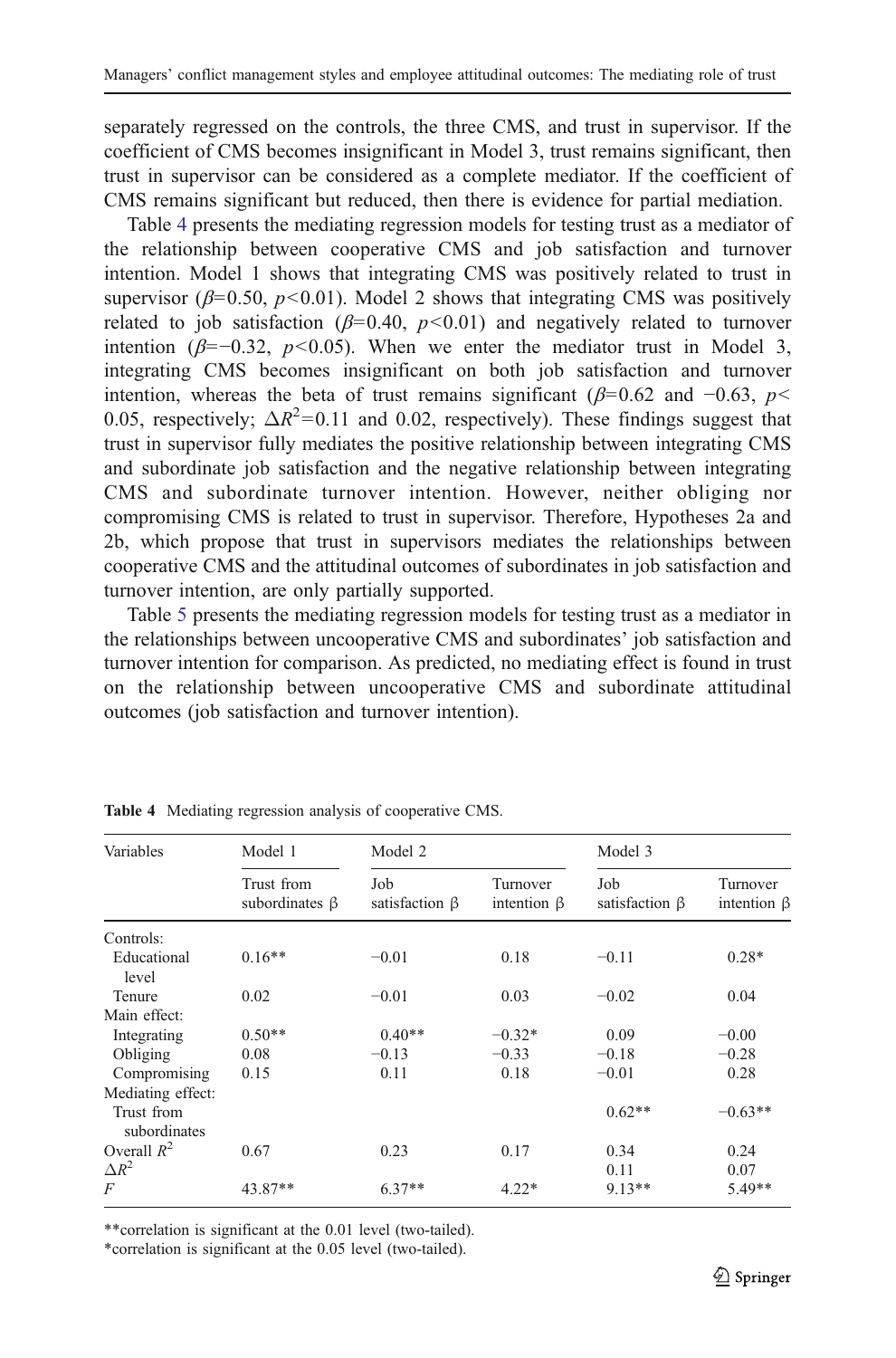| Variables                  | Model 1                            | Model 2                     |                               | Model 3                     |                               |
|----------------------------|------------------------------------|-----------------------------|-------------------------------|-----------------------------|-------------------------------|
|                            | Trust from<br>subordinates $\beta$ | Job<br>satisfaction $\beta$ | Turnover<br>intention $\beta$ | Job<br>satisfaction $\beta$ | Turnover<br>intention $\beta$ |
| Controls:                  |                                    |                             |                               |                             |                               |
| Educational<br>level       | $0.29**$                           | 0.04                        | 0.04                          | $-0.13$                     | 0.22                          |
| Tenure                     | 0.07                               | $-0.02$                     | 0.03                          | $-0.02$                     | 0.03                          |
| Main effect:               |                                    |                             |                               |                             |                               |
| Avoiding                   | 0.12                               | 0.14                        | $-0.07$                       | 0.07                        | 0.00                          |
| Dominating                 | $-0.14$                            | $-0.17$                     | 0.21                          | $-0.09$                     | $-0.13$                       |
| Mediating effect:          |                                    |                             |                               |                             |                               |
| Trust from<br>subordinates |                                    |                             |                               | $0.61**$                    | $-0.60**$                     |
| Overall $R^2$              | 0.13                               | 0.05                        | 0.04                          | 0.34                        | 0.22                          |
| $\Delta R^2$               |                                    |                             |                               | 0.29                        | 0.18                          |
| $\overline{F}$             | $4.15**$                           | 1.42                        | 1.10                          | $10.78**$                   | $5.92**$                      |

<span id="page-13-0"></span>Table 5 Mediating regression analysis of uncooperative CMS.

\*\*correlation is significant at the 0.01 level (two-tailed).

\*correlation is significant at the 0.05 level (two-tailed).

## **Discussion**

This paper attempts to achieve two goals: to investigate the role of trust in the relationships between the CMS of manager and subordinate attitudinal outcomes; and to identify the potential deviations in the areas of CMS and trust in Chinese culture. Most of the hypotheses developed in this study have been supported.

This study once again confirmed that the use of Integrating CMS by manager leads to positive subordinate outcomes. Previous studies have also suggested that the use of an integrating style helps to produce positive outcomes in the workplace. For example, the field studies of Rahim and Buntzman [\(1989](#page-17-0)) have shown that supervisors who use an integrating style achieve more behavioral compliance, which reduces their conflict levels. Similarly, Weider-Hatfield and Hatfield [\(1996](#page-18-0)) found significant positive relationships between a manager's collaborative style and the perceived interpersonal and performance rewards of subordinates. The results of this study further illustrate the mediating role of trust in the relationships between integrating CMS and subordinate positive attitudinal outcomes. This contributes to the knowledge concerning the mechanism through which the conflict management style of superiors influence the work attitudes of their subordinates. It also supports our hypothesis that managers' effective conflict management style facilitates the social exchange process with their subordinate, and thus induces subordinate's positive work attitudes. For managers, this finding highlights the importance of trustbuilding in the supervisor–subordinate relationship. In addition, the results of this study also contribute to the trust literature by identifying managerial CMS as an significant antecedent of trust, which has been missing from the studies of trust in the past four decades.

In contrast to the results of Western studies (e.g., Ohbuchi & Kitanaka, [1991;](#page-17-0) Pruitt & Carnevale, [1993](#page-17-0); Weider-Hatfield & Hatfield, [1996](#page-18-0)), the link between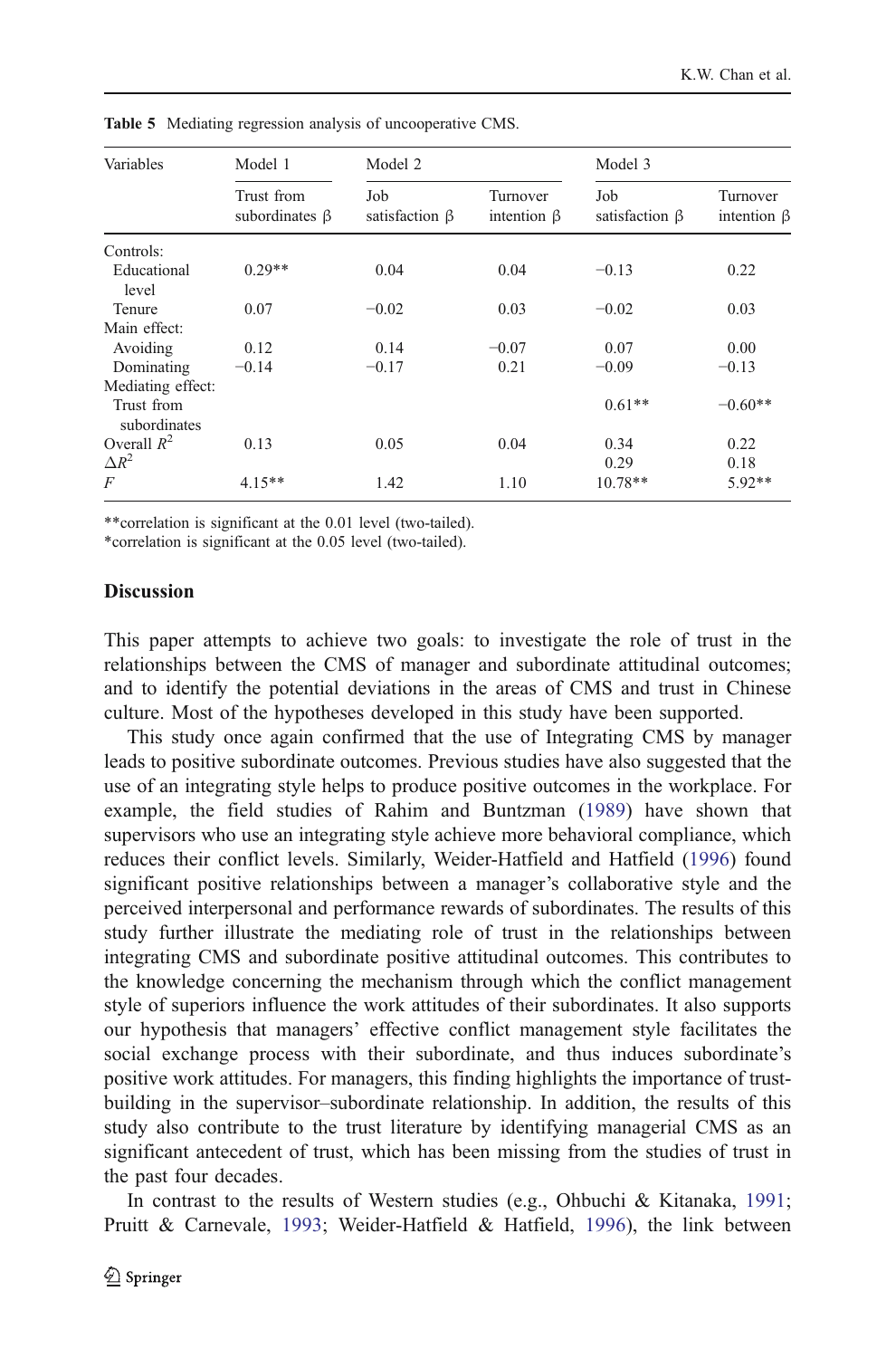uncooperative CMS and the negative job outcomes of subordinates is not confirmed in this study. This result supports our arguments concerning the potential deviations in CMS and trust in Chinese culture. Neither dominating nor avoiding CMS is found to be related to trust towards supervisor, and the uncooperative CMS of managers does not reduce job satisfaction nor increase turnover intention of subordinates. Compared with Western countries, China has a larger power distance, which predisposes people to take the inequality between the powerful and the powerless for granted (Hofstede, [2001;](#page-16-0) House et al., [2004\)](#page-16-0). With the cultural tradition of Confucianism, which legitimizes the superior's absolute power and authority over inferiors under paternalistic leadership style, Chinese employees have developed a higher tolerance for authoritarian leadership and inequalities and are more willing to show absolute obedience towards superiors (Cheng et al., [2000;](#page-16-0) Farh & Cheng, [2000\)](#page-16-0). Although the inferior party in a hierarchical relationship should be loyal and obedient, Confucianism also asserts that the superior party should act gently and benevolently towards the inferior. Consequently, a kind of reciprocity of inferiors, which takes the form of genuine gratitude, personal loyalty, or obedience, can be established (Farh, Liang, Chou, & Cheng, [2005](#page-16-0)). Hui and Tan [\(1996](#page-16-0)) maintained that moral superiority is a major criterion for effective Chinese leadership. Indeed, empirical research has consistently shown that benevolence and morality have strong positive effects on the psychological responses of subordinates, such as identification and compliance with, gratitude and loyalty towards, and trust in the leader (Cheng et al., [2002](#page-16-0), [2003](#page-16-0), [2004;](#page-16-0) Farh et al., [2004](#page-16-0)). Therefore, under this kind of paternalistic leadership style in Chinese culture, uncooperative CMS becomes more acceptable and does not affect trust in leadership. This result also suggests a salient feature of trust in the supervisor–subordinate relationship under the paternalistic leadership style of Chinese culture. Trust in leadership, in this case, may not be based on the relationship with the leader (relationship-based) nor on the leader's character (character-based), but simply on the assumption of a manager's good intentions towards subordinates in the paternalistic leadership style. When a manager takes the role of parent in the organization, the employees believe he or she will take care of them and act for their benefit, despite an authoritarian leadership style or an uncooperative CMS.

#### Implications for practice

An implication for practice is that cooperative CMS, especially an integrating CMS, is desirable to ensure positive attitudinal outcomes for subordinates in the workplace. Therefore, to build a better work environment and to win the trust of employees, managers should show more concern towards their employees when dealing with conflicts in the workplace and should focus on solving the problems in a win-win situation. As the mediating role of trust has been supported in this study, managers should improve their managerial effectiveness by augmenting levels of trust and should work on different ways to build trust with subordinates. Organizations should provide more training opportunities for managers to promote trustworthy behavior in the areas of leadership, human resources, communication, and conflict management.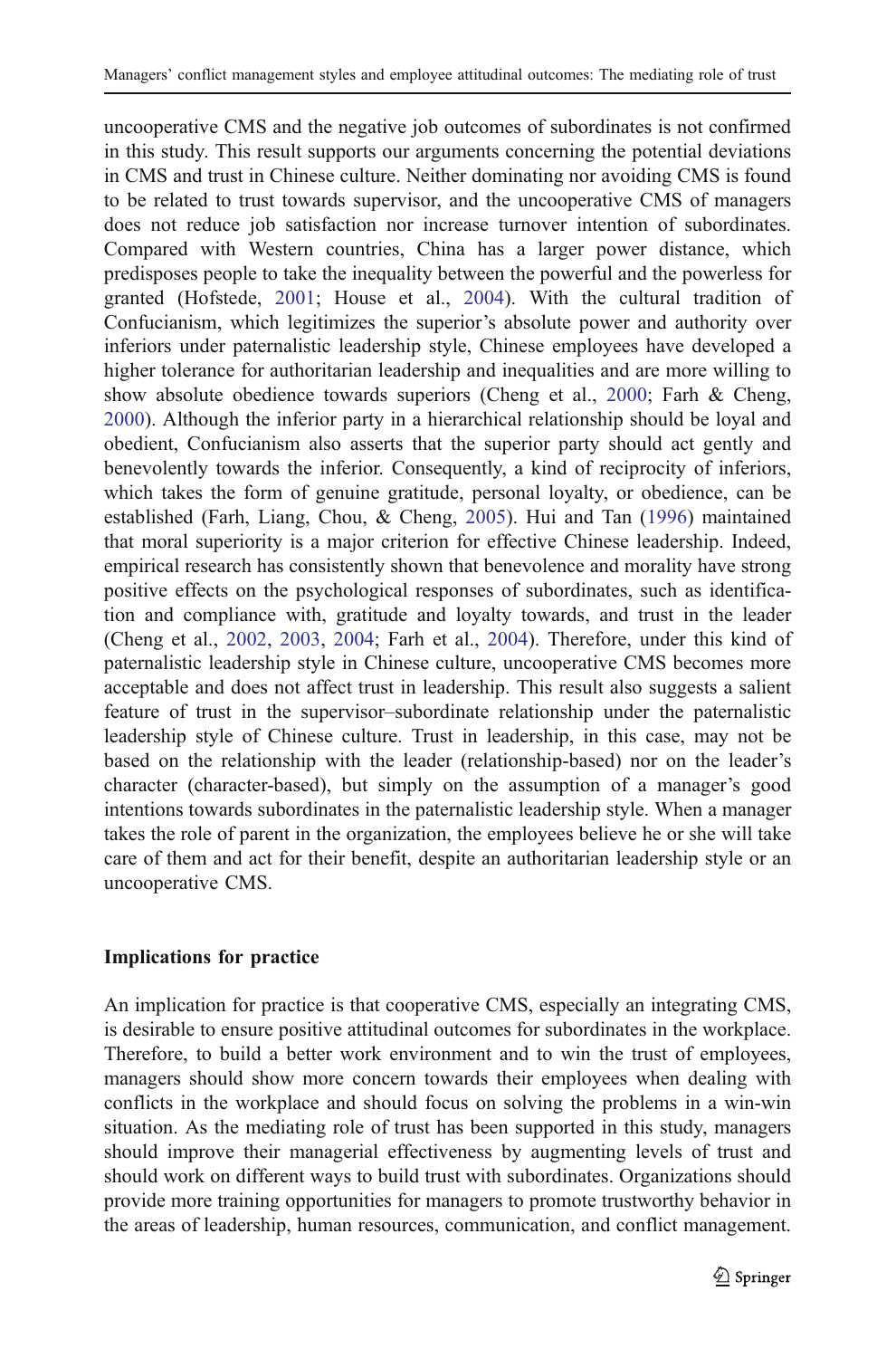#### <span id="page-15-0"></span>Limitations and areas for future study

Several limitations of this study that need further attention in the future should be noted. First, because all of the measures used are self-reported, common method variance due to single-source bias is a problem and may have inflated the magnitude of the relationships found. Second, the relatively small sample used for this study may limit the generalizability of the results. Third, this study only focused on the individual level to investigate the relationship between CMS and individual outcomes; future studies should focus on different levels, such as the team level, to investigate the relationships among CMS, trust, and team outcomes. Future research is also needs to examine the influence of national or corporate culture on the proposed relationships, and other mediators, such as trust in the organization or trust in co-workers, should also be explored. Finally, this study suggests a unique kind of trust, which exists under the paternalistic leadership style of Chinese culture and which has not been captured in the dimensions of trust, both affective and cognitive, in the previous trust literature. Future research in this area is necessary to enhance our understanding of trust in leadership.

## References

- Alexander, D. C. 1995. Conflict management styles of administrators in schools for the deaf: Teacher perceptions of job satisfaction. Unpublished doctoral dissertation, Gallaudet University, United States.
- Aryee, S., Budhwar, P. S., & Chen, Z. X. 2002. Trust as a mediator of the relationship between organizational justice and work outcomes: Test of a social exchange model. Journal of Organizational Behavior, 23: 267–285.
- Aycan, Z., Kanungo, R. N., & Sinha, J. B. P. 1999. Organizational culture and human resource management practice: The model of culture fit. Journal of Cross-cultural Psychology, 30: 501–526.
- Bagozzi, R. P. & Edwards, J. R. 1998. A general approach for representing constructs on organizational research. Organizational Research Methods, 1: 45–87.
- Baron, R. M., & Kenny, D. A. 1986. The moderator-mediator variable distinction in social psychological research: Conceptual, strategic, and statistical considerations. Journal of Personality and Social Psychology, 51: 1173–1182.
- Bass, B. M. 1985. Leadership and performance beyond expectations. New York: Free Press.
- Blake, R. R., & Mouton, J. S. 1964. Managerial grid. Houston, TX: Gulf.
- Blau, P. 1964. Exchange and power in social life. New York: Wiley.
- Bond, M. H. 1996. Chinese values. In M. H. Bond (Ed.), The handbook of Chinese psychology (pp. 208–226). Hong Kong: Oxford University Press.
- Brashear, T. G., Boles, J. S., Bellenger, D. N., & Brooks, C. M. 2003. An empirical test of trust-building processes and outcomes in sales manager–salesperson relationships. Academy of Marketing Science, 31(2): 189–201.
- Butler, J. K., Cantrell, R. S., & Flick, R. J. 1999. Transformational leadership behaviors, upward trust, and satisfaction in self-managed work teams. Organization Development Journal, 17: 13–28.
- Cammann, C., Fichman, M., Jenkins, D., & Klesh, J. 1979. The Michigan organizational assessment questionnaire. Unpublished manuscript, University of Michigan, United States.
- Cammann, C., Fichman, M., Jenkins, D., & Klesh, J. 1983. Assessing the attitudes and perceptions of organizational members. In S. E. Seashore, E. E. Lawler, P. H. Mirvis, & C. Cammann (Eds.), Assessing organizational change: A guide to methods, measures, and practices (pp. 71–138). New York: Wiley.
- Chen, G., Liu, C., & Tjosvold, D. 2005. Conflict management for effective top management teams and innovation in China. Journal of Management Studies, 42: 277–300.
- Chen, G., & Tjosvold, D. 2002. Conflict management and team effectiveness in China: The mediating role of justice. Asia Pacific Journal of Management, 19: 557–572.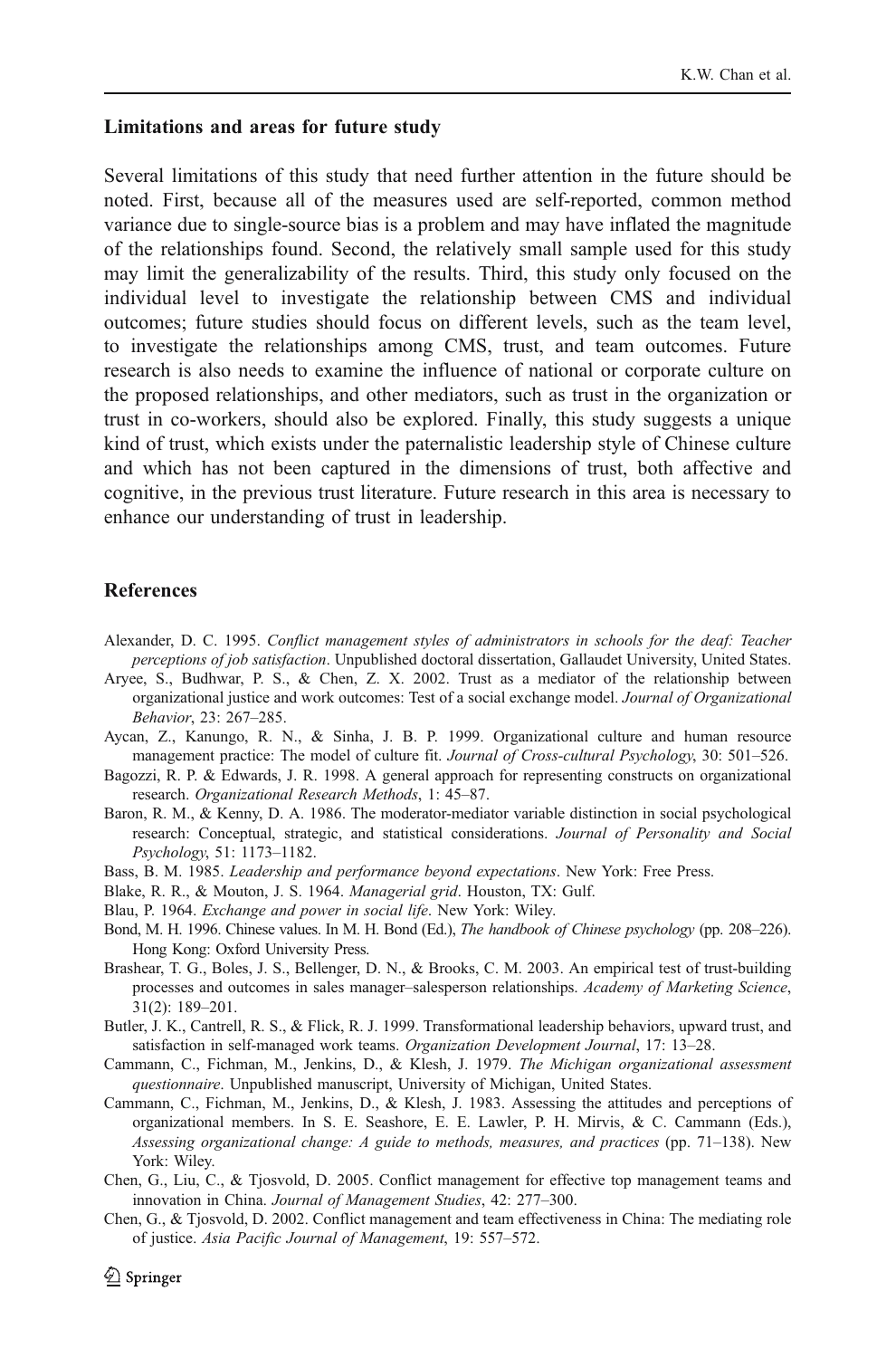- <span id="page-16-0"></span>Cheng, B. S., Chou, L. F., & Farh, J. L. 2000. A triad model of paternalistic leadership: The constructs and measurement. Indigenous Psychological Research in Chinese Societies, 14: 3–64 (in Chinese).
- Cheng, B. S., Chou, L. F., Huang, M. P., Farh, J. L., & Peng, S. 2003. A triad model of paternalistic leadership: Evidence from business organization in mainland China. Indigenous Psychological Research in Chinese Societies, 20: 209–252 (in Chinese).
- Cheng, B. S., Chou, L. F., Huang, M. P., Wu, T. Y., & Farh, J. L. 2004. Paternalistic leadership and subordinate reverence: Establishing a leadership model in Chinese organizations. Asian Journal of Social Psychology, 7: 89–117.
- Cheng, B. S., Shieh, P. Y., & Chou, L. F. 2002. The principal's leadership, leader–member exchange quality, and the teacher's extra-role behavior: The effects of transformational and paternalistic leadership. Indigenous Psychological Research in Chinese Societies, 17: 105–161 (in Chinese).
- Connell, J., Ferres, N., & Travaglione, T. 2003. Engendering trust in manager–subordinate relationships: Predictors and outcomes. Personnel Review, 32: 569–587.
- Costigan, R. D., Ilter, S. S., & Berman, J. J. 1998. A multi-dimensional study of trust in organizations. Journal of Managerial Issues, 10: 303–317.
- De Dreu, C. K. W. 1997. Productive conflict: The importance of conflict management and conflict issue. In C. K. W. De Dreu & E. Van De Vliert (Eds.), Using conflict in organizations (pp. 9–22). London: Sage.
- Deutsch, M. 1973. The resolution of conflict. New Haven, CT: Yale University Press.
- Dirks, K. T., & Ferrin, D. L. 2002. Trust in leadership: Meta-analytic findings and implications for research and practice. Journal of Applied Psychology, 87: 611–628.
- Driscoll, J. W. 1978. Trust and participation in organizational decision making as predictors of satisfaction. Academy of Management Journal, 21: 44–56.
- Dyer, B. & Song, M. X. 1997. The impact of strategy on conflict: A cross-national comparative study of U.S. and Japanese firms. Journal of International Business Studies, 28(3): 467–493.
- Earley, P. C., & Stubblebine, P. 1989. Intercultural assessment of performance feedback. Group & Organizational Studies, 14: 161–181.
- Eylon, D. & Au. K. Y. 1999. Exploring empowerment cross-cultural differences along the power distance dimension. International Journal of Intercultural Relation, 23: 373–385.
- Farh, J. L., & Cheng, B. S. 2000. A cultural analysis of paternalistic leadership in Chinese organizations. In J. T. Li, A. S. Tsui, & E. Weldon (Eds.), Management and organizations in the Chinese context (pp. 94–127). London: Macmillan.
- Farh, J. L., Cheng, B. S., Chou, L. F., & Chu, X. P. 2004. Authority and Benevolence: Employees' Responses to Paternalistic Leadership in China. Paper presented at 2004 Annual Meeting of the Academy of Management. New Orleans, U.S.A.
- Farh, J. L., Liang, J., Chou, L. F., & Cheng, B. H. 2005. Paternalistic leadership in Chinese organizations: Research progress and future research directions. Working Paper, Hong Kong University of Science and Technology.
- Fisher, R., & Ury, W. 1981. Getting to yes: Negotiating agreement without giving. Boston: Houghton-Mifflin.
- Follett, M. P. 1940. Constructive conflict. In H. C. Metcalf & L. Urwick (Eds.), Dynamic administration: The collected papers of Mary Parker Follett (pp. 30–49). New York: Harper & Row (originally published 1926).
- Friedman, R., Chi, S. C., & Liu, L. A. 2006. An expectancy model of Chinese–American differences in conflict-avoiding. Journal of International Studies, 37: 76–91.
- Gambetta, D. 1988. Trust making and breaking cooperative relations. New York: Blackwell.
- Gilbert, J. A., & Tang, T. L. P. 1998. An examination of organizational trust antecedents. Public Personnel Management, 27: 321–338.
- Gouldner, A. W. 1960. The norm of reciprocity: A preliminary statement, American Sociological Review, 25(2): 161–179.
- Hofstede, G. H. 1991. Cultures and organizations: Software of the mind. London: McGraw-Hill.
- Hofstede, G. H. 2001. Culture's consequences: Comparing values, behaviors, institutions, and organizations across nations. Thousand Oaks, CA: Sage.
- House, R. J., Hanges, P. J., Javidan, M., Dorfman, P. W., & Gupta, V. 2004. Culture, leadership, and organizations: The GLOBE study of 62 societies. Thousand Oaks, CA: Sage.
- Hui, C. H., & Tan, C. K. 1996. Employee motivation and attitudes in the Chinese workforce. In M. H. Bond (Ed.), The handbook of Chinese psychology (pp. 364–378). Hong Kong: Oxford University Press.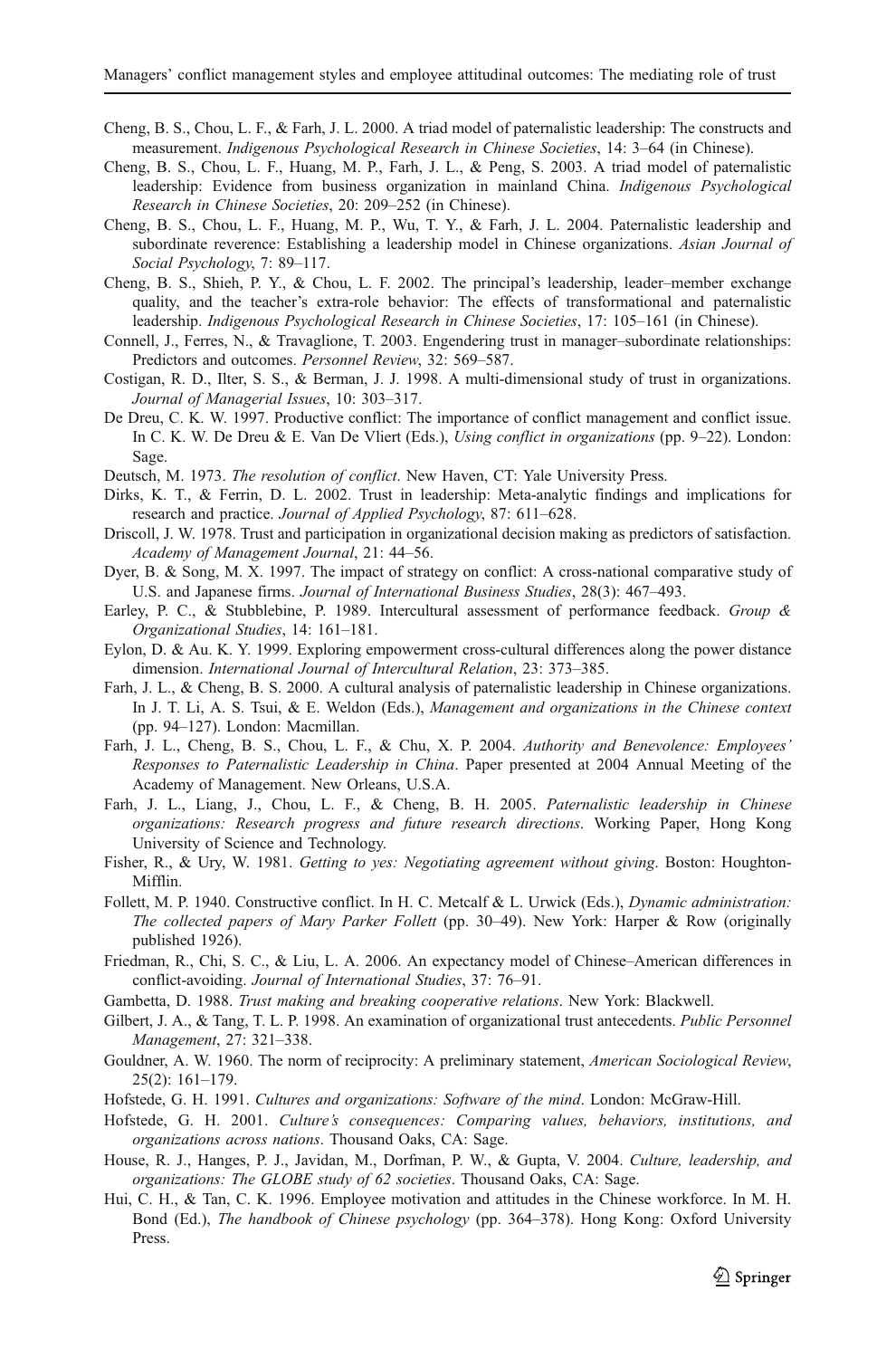- <span id="page-17-0"></span>Jung, D. I., & Avolio, B. J. 2000. Opening the black box: An experimental investigation of the mediating effects of trust and value congruence on transformational and transactional leadership. Journal of Organizational Behavior, 21: 949–964.
- Klimoski, R. J., & Karol, B. L. 1976. The impact of trust on creative problem-solving group. *Journal of* Applied Psychology, 61(5): 630–633.
- Kramer, R. M., & Tyler, T. R. 1996. Trust in Organizations: Frontiers of Theory and Research. Thousand Oaks, CA: Sage.
- Lagace, R. R. 1991. An exploratory study of reciprocal trust between sales managers and salespersons. Journal of Personal Selling and Sales Management, 11: 49–58.
- Leung, K., Koch, P. T., & Lu, L. 2002. A dualistic model of Harmony and its implications for conflict management in Asia. Asia Pacific Journal of Management, 19: 201–220.
- Lewicki, R. J., & Wiethoff, C. 2000. Trust, trust development, and trust repair. In M. Deutsch & P. T. Coleman (Eds.), Handbook of conflict resolution: Theory and practice (pp. 86–107). San Francisco, CA: Jossey-Bass.
- Mak, A. S. 1998. Workplace adjustments of Hong Kong migrant supervisors. Australian Psychologist, 33: 113–118.
- Markowich, M. M., & Farber, J. 1987. Managing your Achilles' heel. Personnel Administration, 32: 137-149.
- Mayer, R., Davis, J. H., & Schoorman, F. D. 1995. An integrative model of organizational trust. Academy of Management Review, 20: 709–734.
- McAllister, D. J. 1995. Affect and cognition based trust as foundations for interpersonal cooperation in organizations. Academy of Management Journal, 38: 24–59.
- Meyer, S. 2004. Organizational response to conflict: Future conflict and work outcomes. Social Work Research, 28: 183–190.
- Mishra, J., & Morrissey, M. A. 1990. Trust in employee/employer relationships: Survey of west Michigan managers. Public Personnel Management, 19: 443–462.
- Mulki, J. P., Jaramillo, F., & Locander, W. B. 2006. Effects of ethical climate and supervisory trust on salesperson's job attitudes and intentions to quit. Journal of Personal Selling & Sales Management, 26(1): 19–25.
- Nasierowski, W. & Mikula, B. 1998. Culture dimensions of Polish managers: Hofstede's indices. Organization Studies, 19: 495–509.
- Ohbuchi, K., & Kitanaka, T. 1991. Effectiveness of power strategies in interpersonal conflict among Japanese students. Journal of Social Psychology, 131: 791–805.
- Pelled, L. H., Eisenhardt, K. M., & Xin, K. R. 1999. Exploring the black box: An analysis of work group diversity, conflict, and performance. Administrative Science Quarterly, 44: 1–28.
- Podsakoff, P. M., MacKenzie, S. B., & Bommer, W. H. 1996. Transformational leader behaviors and substitutes for leadership as determinants of employee satisfaction, commitment, trust, and organizational citizenship. Journal of Management, 22: 259–298.
- Pruitt, D. G., & Carnevale, P. J. 1993. Negotiation in social conflict. Pacific Groves, CA: Brooks/Cole.
- Pruitt, D. G., & Rubin, J. Z. 1986. Social conflict: Escalation, stalemate, settlement. New York: Random House.
- Rahim, M. A. 1983. Rahim organizational conflict inventory-II. Palo Alto, CA: Consulting Psychologists Press.
- Rahim, M. A. 1986. Managing conflict in organizations. New York: Praeger.
- Rahim, M. A. 2001. Managing conflict in organizations. Westport, CT: Quorum Books.
- Rahim, M. A., & Bonoma, T. V. 1979. Managing organizational conflict: A model for diagnosis and intervention. Psychological Reports, 44: 1323–1344.
- Rahim, M. A., & Buntzman, G. F. 1989. Supervisory power bases, styles of handling conflict with subordinates, and subordinate compliance and satisfaction. Journal of Psychology, 123: 195–210.
- Rahim, M. A., & Magner, N. R. 1995. Confirmatory factor analysis of the styles of handling interpersonal conflict: First-order factor model and its invariance across groups. Journal of Applied Psychology, 80: 122–132.
- Rahim, M. A., Magner, N. R., & Shapiro, D. L. 2000. Do justice perceptions influence styles of handling conflict with supervisors? What are justice perceptions, precisely? The International Journal of Conflict Management, 11: 9–31.
- Rich, G. 1997. The sales manager as a role model: Effects of trust, job satisfaction and performance of salespeople. Journal of the Academy of Marketing Science, 25: 319–328.
- Rousseau, D. M., Sitkin, S. B., Burt, R. S., & Camerer, C. 1998. Not so different after all: A crossdiscipline view of trust. Academy of Management Review, 23: 393–404.
- Schermerhorn, J. R., Hunt, J. G., & Osborn, R. N. 1998. Basic organizational behavior. New York: Wiley.

2 Springer